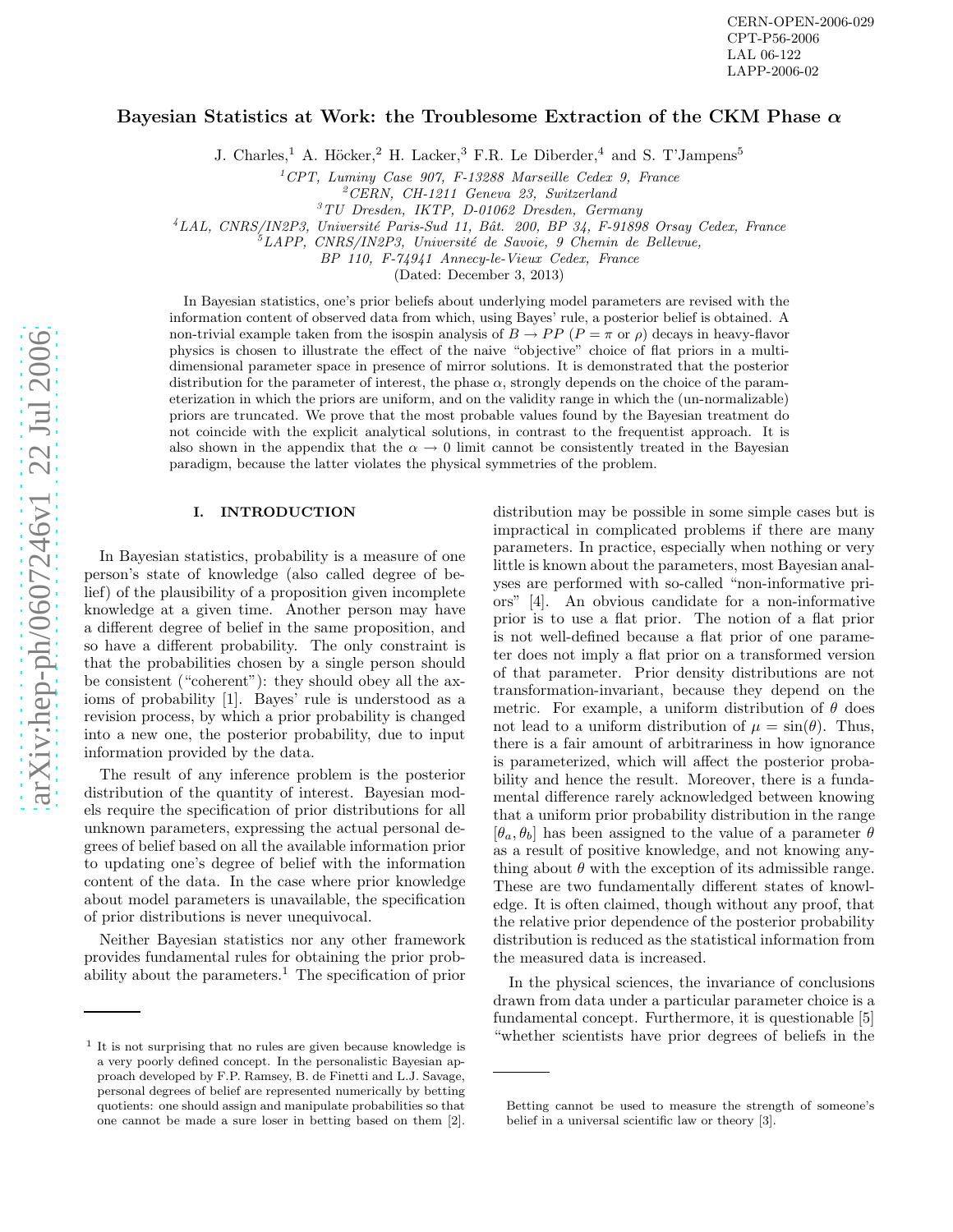hypotheses they investigate and whether, even if they do, it is desirable to have them figure centrally in learning from data to science. In science, it seems, we want to know what the data are saying, quite apart from the opinions we start out with."

The mathematical content of this paper being rather simple, its purpose is to illustrate with a concrete use case how strongly prior-dependent the Bayesian treatment can be. The chosen example is taken from the field of particle physics, more specifically from recent results discussed in the domain of CP violation. The extraction of the CKM phase  $\alpha$  from the isospin analysis of  $B \to PP$  ( $P = \pi$  or  $\rho$ ) decays is used as an illustration of a Bayesian analysis at work with flat priors in a multi-dimensional parameter space in presence of mirror solutions. Troublesome results are obtained [6].

We begin by introducing the analysis formalism and the statistical approaches used to interpret the experimental results. We present the results of the so-called  $B \to \pi\pi$  isospin analysis (see below) in several parameterizations finding that the Bayesian method leads to very different conclusions depending on the choice of the parameterization. We then explicit a simpler twodimensional example that bears some similarities with the extraction of  $\alpha$ , namely the existence of mirror solutions, and show why the Bayesian treatment amounts to an unacceptable interpretation of fundamental physics parameters. Finally in appendix we explain in detail the role of the  $\alpha \rightarrow 0$  limit, its associated mathematical properties and its relation to CP violation and new physics. We show that the Bayesian treatment leads to an unrecoverable divergence when one parameterizes the Standard Model amplitudes by their real and imaginary parts, i.e., when one uses the parameterization that is the most natural from the point of view of the computation of Feynman diagrams. Readers well-aware of the basics of the frequentist and Bayesian statistical treatments may skip Sections III, IV and V.

#### II. ANALYSIS FORMALISM

The experimental framework consists of the measurement of six observables: three branching fractions and three asymmetries (see, e.g., Ref. [7]). The three branching fractions are related to the three  $B$  meson decays:  $B^0 \to \pi^+\pi^-$ ,  $B^0 \to \pi^0\pi^0$ ,  $B^{\pm} \to \pi^{\pm}\pi^0$ , where the average is implicitly taken between the two CP-conjugate decays;  $B^0$  and  $\overline{B}^0$ , and  $B^+$  and  $B^-$ , respectively. The three asymmetries are quantities which would vanish in the absence of CP violation (charge conjugation times spatial parity): theses quantities modulate the time dependence of the neutral B-meson decays. They are denoted  $S^{+-}$ ,  $C^{+-}$  and  $C^{00}$ .

The use of the isospin analysis to extract fundamental parameters from the  $B \to \pi\pi$  observables is a well known problem that was first solved in 1990 [8]. Assuming isospin symmetry (an approximate SU(2) flavor symmetry of the strong interaction, which is known to hold to better than a few percent accuracy), the two pion final state can be represented as a superposition of isospin zero  $(I = 0)$  and isospin two  $(I = 2)$  eigenstates. Within the Standard Model, the  $B^0$ -decay amplitudes can then be written as

$$
A^{+-} \equiv A(B^0 \to \pi^+ \pi^-) = e^{-i\alpha} T^{+-} + P,
$$
  
\n
$$
\sqrt{2}A^{00} \equiv \sqrt{2}A(B^0 \to \pi^0 \pi^0) = e^{-i\alpha} T^{00} - P,
$$
  
\n
$$
\sqrt{2}A^{+0} \equiv \sqrt{2}A(B^+ \to \pi^+ \pi^0) = e^{-i\alpha} (T^{00} + T^{+-}),
$$
  
\n(1)

where a peculiar phase convention has been taken (in which  $q/p$ , the  $B^0\overline{B}{}^0$  mixing phase shift, is equal to one). The triangular relation  $\sqrt{2}A^{+0} = \sqrt{2}A^{00} + A^{+-}$  that follows from the parameterization above is a consequence of the isospin symmetry, and the only information that we have on the amplitudes without any additional hypothesis; the " $P$ " (the so-called "penguin") term in the neutral mode comes from  $\Delta I = 1/2$  operators that cannot contribute to the  $\Delta I = 3/2$  charged transition, hence the absence of a "P" term in  $A^{+0}$ . This notation makes explicit the presence of CP violation through the CP-odd weak-interaction phase  $\alpha$  (which is the parameter of main interest), while the other (hadronic) parameters are CPconserving complex numbers. The CP-conjugated amplitudes are thus obtained from Eq. (1) by a sign flip  $\alpha \rightarrow -\alpha$ . In the following, the parameterization from Eq. (1) will be referred to as the "Standard Model" parameterization.

The observables that are currently measured by the B-factory experiments BABAR and Belle are the CPaveraged branching fractions  $\mathcal{B}^{ij} \propto (\tau_B/2)(|A^{ij}|^2 +$  $|\overline{A}^{ij}|^2)/2$ , where  $\tau_B$  is the  $B^0$ - or  $B^+$ -meson lifetime depending on the modes, the direct CP asymmetries  $C^{ij} = (|A^{ij}|^2 - |\overline{A}^{ij}|^2)/(|A^{ij}|^2 + |\overline{A}^{ij}|^2)$  and the  $B^0\overline{B^0}$ . mixing-induced  $\mathbb{CP}$  asymmetry  $S^{+-} = \operatorname{Im}(\overline{A}^{+-}/A^{+-}).$ This adds up to six independent constraints on the six independent parameters, namely  $\alpha$  and either the modulus and argument, or equivalently the real and imaginary parts, of  $T^{+-}$ ,  $T^{00}$  and P (one overall phase being irrelevant, it can be fixed to any value without altering the observables). Thus the system of equations is just constrained. It can be inverted explicitly [9], what will be referred to in the following as the "explicit solution" parameterization.<sup>2</sup> It is assumed throughout this paper

$$
\tan \alpha = \frac{\sin(2\alpha_{\text{eff}})\bar{c} + \cos(2\alpha_{\text{eff}})\bar{s} + s}{\cos(2\alpha_{\text{eff}})\bar{c} - \sin(2\alpha_{\text{eff}})\bar{s} + c}
$$

,

where all quantities on the right hand side can be expressed in term of the observables as follows:

$$
\sin(2\alpha_{\text{eff}}) = \frac{S_{\pi\pi}^{+-}}{\sqrt{1 - C_{\pi\pi}^{+ - 2}}}, \cos(2\alpha_{\text{eff}}) = \pm \sqrt{1 - \sin^2(2\alpha_{\text{eff}})},
$$

<sup>&</sup>lt;sup>2</sup> One can extract the angle  $\alpha$ , up to discrete ambiguities, provided electroweak penguin contributions are negligible  $(P<sup>EW</sup> = 0)$ . The explicit solutions in terms of  $\alpha$  are given by [10, 11]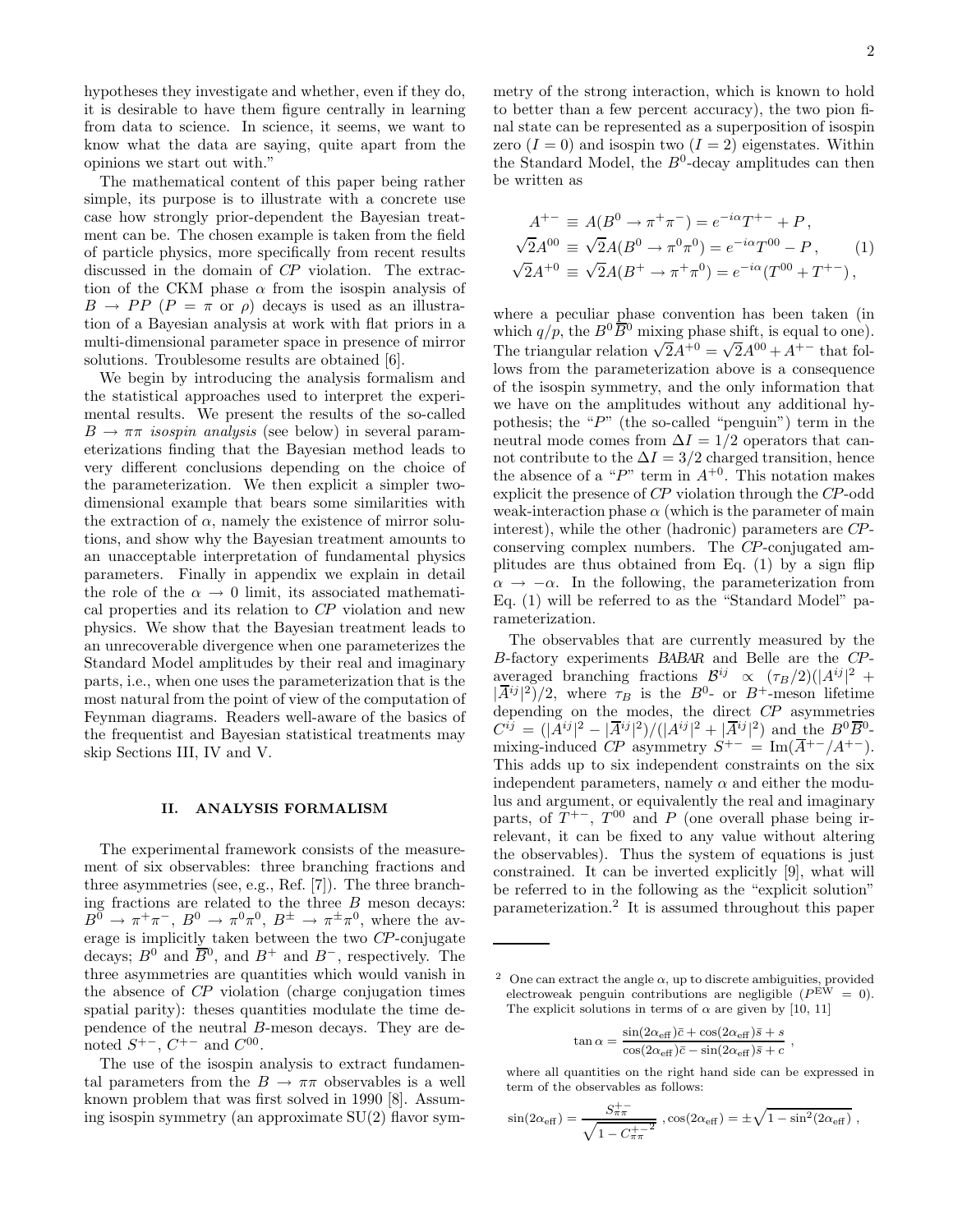3

that all observables are obtained from Gaussian measurements, and that there is no source of uncertainty other than the unknown tree and penguin amplitudes defined above. The fit of  $\alpha$  or of any subset of the unknown parameters is therefore a classical, well-defined, statistical problem.

What makes the isospin analysis an interesting example, besides its non-linearity due to trigonometric functions, is the presence of a high-order exact degeneracy between mirror solutions. Indeed it can be shown explicitly (see, e.g., Ref. [9]) that there are eight parameter sets that give exactly the same value for the observables when one restricts  $\alpha$  to the range  $[0, \pi]$  (eight other sets are found trivially through the transformation  $\alpha \to \alpha + \pi$ ,  $T^{ij} \rightarrow -T^{ij}$  that leaves the system invariant). Even with infinite statistics, it is not possible from a given set of measurements to determine which of the various mirror solutions is the true one.

The same formalism can be applied (to a good approximation) to the quasi two-body decay  $B \to \rho \rho$ . However in this case, only an upper bound on the branching fraction to  $\rho^0 \rho^0$  is currently available, which makes the isospin analysis an under-constrained system. It has been shown in the literature [9, 12] that one obtains bounds on the phase  $\alpha$  in such a case.

We consider another useful parameterization of the decay amplitudes, which has been proposed in Ref. [10]. It will be referred to as the "Pivk-LeDiberder" parameterization. One introduces six parameters  $\alpha$ ,  $\alpha_{\text{eff}}$ ,  $\mu$ ,  $\alpha$ ,  $\bar{\alpha}$ and  $\Delta$  through the definitions

$$
A^{+-} = \mu a,
$$
  
\n
$$
A^{00} = \mu e^{i(\Delta - \alpha)} \left( 1 - \frac{a}{\sqrt{2}} e^{-i(\Delta - \alpha)} \right),
$$
  
\n
$$
A^{+0} = \mu e^{i(\Delta - \alpha)},
$$
  
\n
$$
\overline{A}^{+-} = \mu \overline{a} e^{2i\alpha_{\text{eff}}},
$$
  
\n
$$
\overline{A}^{00} = \mu e^{i(\Delta + \alpha)} \left( 1 - \frac{\overline{a}}{\sqrt{2}} e^{-i(\Delta + \alpha - 2\alpha_{\text{eff}})} \right),
$$
  
\n
$$
\overline{A}^{+0} = \mu e^{i(\Delta + \alpha)}.
$$
\n(2)

The above description is the simplest one that makes explicit the two crucial ingredients of the isospin analysis, namely the triangular relation between the amplitudes and the fact that  $2\alpha$  is the phase difference between  $\overline{A}^{+0}$ and  $A^{+0}$ .

$$
\begin{split} c &= \sqrt{\frac{\tau_{B^+}}{\tau_{B^+}}}\frac{\frac{\tau_{B^0}}{\tau_{B^+}}\mathcal{B}^{+0}_{\pi\pi}+\mathcal{B}^{+-}_{\pi\pi}(1+C^{+-}_{\pi\pi})/2-\mathcal{B}^{00}_{\pi\pi}(1+C^{00}_{\pi\pi})}{\sqrt{2\mathcal{B}^{+-}_{\pi\pi}\mathcal{B}^{+0}_{\pi\pi}(1+C^{+-}_{\pi\pi})}} \ ,\\ \overline{c} &= \sqrt{\frac{\tau_{B^+}}{\tau_{B^0}}}\frac{\frac{\tau_{B^0}}{\tau_{B^+}}\mathcal{B}^{+0}_{\pi\pi}+\mathcal{B}^{+-}_{\pi\pi}(1-C^{+-}_{\pi\pi})/2-\mathcal{B}^{00}_{\pi\pi}(1-C^{00}_{\pi\pi})}{\sqrt{2\mathcal{B}^{+-}_{\pi\pi}\mathcal{B}^{+0}_{\pi\pi}(1-C^{+-}_{\pi\pi})}} \ ,\\ s &= \pm\sqrt{1-c^2}\ , \overline{s} = \pm\sqrt{1-\overline{c^2}} \ . \end{split}
$$

The eightfold ambiguity for  $\alpha$  in the range  $[0, \pi]$  is made explicit by the three arbitrary signs.

# III. FREQUENTIST ANALYSIS

"Frequentist statistics provides the usual tools for reporting objectively the outcome of an experiment without needing to incorporate prior beliefs concerning the parameter being measured or the theory being tested. As such they are used for reporting essentially all measurements and their statistical uncertainties in High Energy Physics" [13]. The Frequentist sees probability as the long-run relative frequency of occurrence. Hence, the frequentist analysis assumes that a population mean is real, but unknown, and unknowable, and can only be estimated from the available data.

We neglect in the following the occurrence of physical boundaries for the true values which greatly simplifies the computation of frequentist confidence levels. We adopt a  $\chi^2$ -like notation and define

$$
\chi^2(\theta) \equiv -2\ln(\mathcal{L}_{\{\mathbf{x}\}}(\theta)),\tag{3}
$$

where the likelihood function,  $\mathcal{L}$ , quantifies the agreement between the measured observables,  $\{x\}$ , and their theoretical counterparts,  $\{f(\theta)\}\$ . The  $\theta$  parameters are the unknowns of the theory, e.g., for the Pivk-LeDiberder parameterization one has  $\theta = {\alpha, \alpha_{\text{eff}}, \mu, a, \bar{a}, \Delta}.$ 

Under these assumptions, and neglecting experimental correlations, the likelihood components of  $\mathcal L$  are independent Gaussian distribution functions

$$
\mathcal{L}_{\{x_i\}}(\theta) \propto \frac{1}{\sigma_i} \exp\left[-\frac{1}{2} \left(\frac{x_i - f_i(\theta)}{\sigma_i}\right)^2\right],\qquad(4)
$$

each with a standard deviation given by the statistical uncertainty  $\sigma_i$  on the measurement  $i$ <sup>3</sup>. In this case, using incomplete Γ functions (as computed, e.g., with "Prob" the well known routine from the CERN library), one can infer a confidence level (CL) from the above  $\chi^2$  value as follows

CL = Prob(χ 2 (θ), Ndof) , = 1 √ <sup>2</sup>NdofΓ(Ndof/2) <sup>Z</sup><sup>∞</sup> χ2(θ) e −t/2 t Ndof/2−1 dt . (5)

# IV. BAYESIAN ANALYSIS

Bayesian probability, also named personal probability or (more often but less appropriately) subjective probability, represents one's degree of belief.<sup>4</sup> It is thus a sum-

<sup>&</sup>lt;sup>3</sup> In practice, one has to deal with correlated measurements and with additional experimental and theoretical systematic uncertainties, which are however irrelevant for the discussion of this paper.

<sup>&</sup>lt;sup>4</sup> A belief could be well- or ill-founded, in agreement or disagreement with the facts, etc., it is clear that an expression or assertion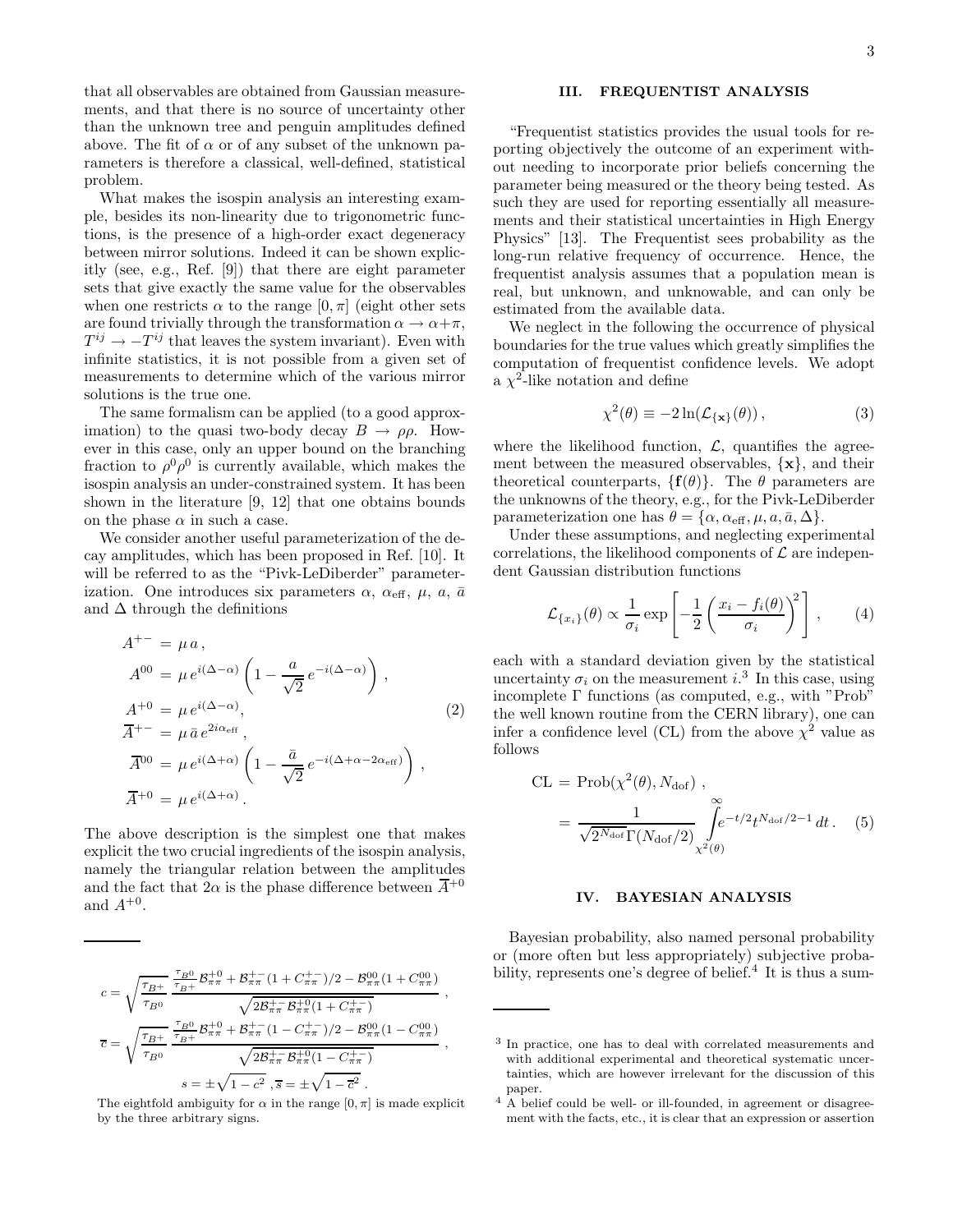mary of one's own opinions about an uncertain proposition, not something inherent to the system being studied.<sup>5</sup> Thus, in the personalistic Bayesian approach, hypotheses or unknowns can never be directly measured or statistically evaluated. A personal probability statement cannot be proved or disproved, verified or falsified.<sup>6</sup>

A posterior probability density function (PDF),  $P(\theta|\{\mathbf{x}\})$ , for a model parameter  $\theta$  having observed the data  $\{x\}$  is, using the Bayes' rule:

$$
P(\theta|\{\mathbf{x}\}) = \frac{P(\{\mathbf{x}\}|\theta)\pi(\theta)}{\int P(\{\mathbf{x}\}|\theta)\pi(\theta)d\theta},
$$
(6)

where  $P({\bf x}|\theta)$  is nothing more than the likelihood function<sup>7</sup>  $(\mathcal{L}_{\{\mathbf{x}\}}(\theta))$  of the true parameter value  $\theta$  taken at the observed data  $\{x\}$ . The posterior PDF in  $\theta$  is obtained

- <sup>5</sup> Bayesian personal probability reflects the scientist's confidence that a hypothesis is true (among all other rival hypotheses). A scientist's personal probability for a hypothesis is, then, more a psychological fact about the scientist than an observerindependent fact about a hypothesis. It is not a matter of how likely the truth of a hypothesis actually is, but about how likely the scientist thinks it to be [5, 15]. In other words, in the personalistic Bayesian viewpoint, "the probability of  $A$  is  $1/2$ " is not a statement about A, it is a statement about the state of mind (opinion) of the person making the assertion. In a system which defines probability as the individual's degree of belief in a proposition, it is obvious that there can be no one answer to "what is the probability of X?" There are as many answers as there are beliefs, and no answer is better than any other (coherent) answer, since the individual is theoretically free to hold any opinion whatsoever [14].
- $^6$  One characteristic of the scientific method is the formulation of testable hypothesis. The objectivity of scientific statements rely upon the fact that they can be submitted to tests in a reliable manner and with checkable assumptions [16]. So, in order to exceed the level of a mere speculation, any theory of inference about parameters must be exposed, i.e., must be able to make predictions that can be verified by experiments (or falsified, in K. Popper's version of the same idea). Hence, adopting a set of axioms does not guarantee a success in modeling the empirical world — one needs an extra argument, such as empirical verification, to justify the use of any given set of axioms. The personalistic Bayesian viewpoint claims that probability statements cannot be verified (because probability does not exist in an objective sense, in de Finetti's motto: "Probability does not exist"). The important point here is that probabilities obtained in this way do not correspond directly to anything objectively existing in the real world. To be tested a probability proposition needs to be converted to a statistical proposition, which is verifiable. Probability statements are not descriptive but judgmental. <sup>7</sup>  $P(\mathbf{x}|\theta)$  is a probability (discrete data) or a PDF (continuous data) as a function of the data and all possible data are considered, including the data not observed. If the data are considered fixed (at the measured value), then  $P(\mathbf{x}|\theta)$  is no longer a probability or a PDF, it becomes the likelihood function,  $\mathcal{L}_{\{\mathbf{x}\}}(\theta) \equiv P(\{\mathbf{x}\}|\theta)$ , a function of the true model parameter

θ [17]. The likelihood function is not the PDF of θ, given  $\{x\}$ . To turn the likelihood function into the PDF  $P(\theta | {\bf x})$ , one needs to invoke the Bayes' rule where a prior PDF is mandatory.

by multiplying  $\mathcal L$  by the *prior* PDF  $\pi(\theta)$ , the probability density function for the model parameter  $\theta$ . In essence, the prior is reweighed according to the likelihood of the data.<sup>8</sup>

It should be emphasized here that the probability associated with the value of a model parameter cannot be interpreted meaningfully as a frequency of an outcome of a repeatable experiment. Instead, it is understood to reflect the degree of belief that the parameters have particular values. Stated otherwise, since the parameter  $\theta$  is not a random variable,<sup>9</sup> the probability distribution for  $\theta$  is not a probability distribution in the usual frequency sense, i.e., one cannot sample from this distribution and obtain various values for  $\theta$  [19]. However, the prior PDF  $\pi(\theta)$  can be defined with the formal rules of probabilities and quantifies one's degree of belief about the parameter before carrying out the experiment, i.e., no matter what the data are. There is no fundamental recipe for assigning a priori probabilities to parameters. Bayes' rule, after choosing a certain prior  $\pi(\theta)$ , only states how the a posteriori probability changes in the light of the existing experimental data. In other words, Bayesian posterior PDF depends not only on the observation itself, but also on the state of knowledge and beliefs of the observer. As a consequence, the posterior PDF by itself does not in general provide a useful summary of the result of the experiment, as it convolves the data with the personal beliefs needed to construct the prior PDF.

In the case of more than one parameter,  $\theta_1, \ldots, \theta_m$ , the a posteriori PDF of, say the parameter  $\theta_1$ , is obtained by integrating out the parameters  $\theta_2, ..., \theta_m$  to get the marginal PDF

$$
P(\theta_1|\{\mathbf{x}\}) = \int P(\theta_1, \theta_2, \dots, \theta_m|\{\mathbf{x}\}) d\theta_2 \dots d\theta_m. \quad (7)
$$

By doing so, one has chosen a certain parameterization  $(\theta_1, \ldots, \theta_m)$  and a corresponding metric  $(d\theta_1 \ldots d\theta_m)$ .

of that belief has no necessary connections to the facts. It is not "objective" in the root sense of being about or dependent upon objects in the real world, but is rather subjective in the sense of being about or dependent upon the psychological subject [14].

<sup>8</sup> In Bayesian probability, one does not try to test or refute one's prior probabilities, one simply changes them into posterior probabilities by Bayesian conditionalization. If the initial assumptions are seriously wrong in some respects, then not only will the prior probability function be inappropriate, but all the conditional probabilities generated from it in the light of new evidence will also be inappropriate. To obtain reasonable probabilities in such circumstances, it will be necessary to change one's prior probability in a much more drastic fashion than Bayesian probability allows, and, in effect, introduce a new prior probability function [2]. The important point is that even when one's degree of belief changes with new evidence, in no way does it show one's previous degree of belief to have been mistaken. Furthermore, no proof is required for the posterior distribution to have desirable properties. The personalistic Bayesian philosophy not only fails to make such a recommendation but asserts that this cannot be done at all.

<sup>9</sup> Following the Bayesian paradigm, a probability density distribution to  $\theta$  is assigned to express one's uncertainty, not to attribute randomness to  $\theta$  [18].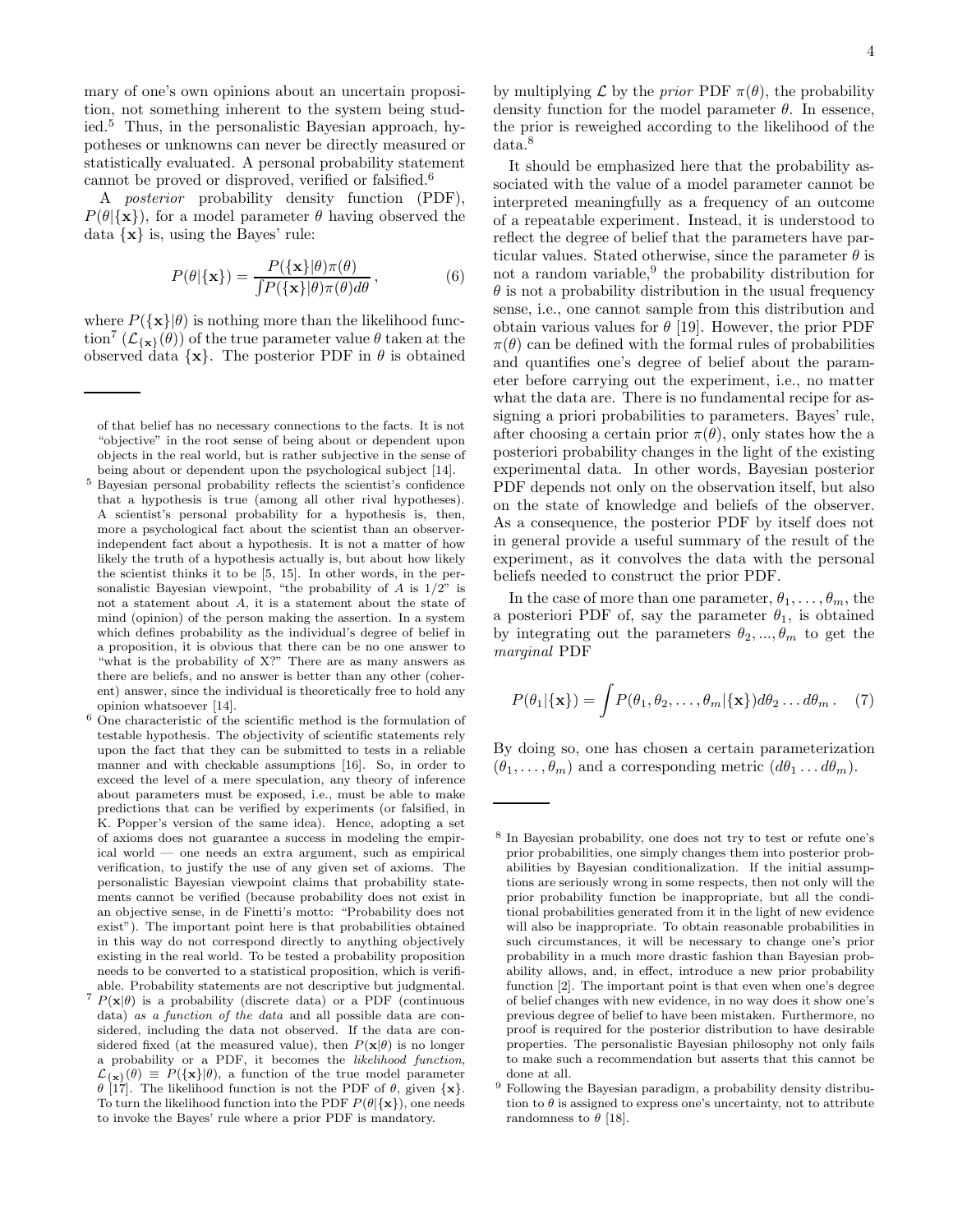#### V. PRIORS

Non-informative prior distributions are generally improper (they do not normalize) when the parameter space is not compact which may lead to an improper posterior. However, a posterior must always be proper, in other words, it must be a probability (discrete parameter) or a PDF (continuous parameter). To remedy this problem what is done in practice is to truncate<sup>10</sup> the range of the prior. However, the ranges for the prior PDF with  $\pi(\theta) \neq 0$  restrict the allowed range for the posterior PDFs in  $P(\theta | {\bf x})$ . Hence, it has to be verified that the a priori ranges do not introduce a cut in the posterior PDF. If this, however, is the case one needs to either enlarge the ranges of the prior PDF where  $\pi(\theta) \neq 0$ , or to justify the ranges used.

In an ideal case, the posterior PDF should not depend on the prior PDF but only on the experimental likelihood. However, in reality, the choice of prior always matters. Belief is not easily measured with high accuracy. The extent of approximation hidden in the prior densities is seldom considered in Bayesian analyses. What is sometimes suggested is to perform a robustness analysis [1] (sensitivity analysis of the posterior by considering, individually, the effects of a small number of potential alternative choices of a model component, such as parameterization or prior distribution). However, this concept is not well-defined. It lacks a criterion of what is an acceptable change of the posterior and also which class of priors should be used.

It is often stated that the data swamp the prior: the prior is washed out as the number of observation increases. The statement of the "washing out" of the prior lacks a qualitative and also quantitative proof and would need to be verified case-by-case. Furthermore, the possibility of eventual convergence of belief is irrelevant to the day-to-day problem of learning from data in science. Moreover, it provides only an illusion of the existence of an objective probability [2] (the eventual convergence of opinions by remaining coherent (internal consistency with the probability axioms) is not enough to guarantee that the Bayesian answer is a good answer to a real-world question).

We cannot verify if the Bayesian probability  $P(\theta | {\bf x})$ is "correct" by observing the frequency with which  $\theta$  occurs, since this is not the way Bayesian probability is defined. Hence, it would be odd trying to justify post hoc the priors on frequentist grounds [20].

Let us illustrate with a very simple educated scenario how (precise) posterior results can be solely "determined" by the multidimensional convolution of prior probability



FIG. 1: Bayesian posterior PDF of the radius  $R = \sqrt{\sum_{i=1}^{6} x_i^2}$ in a six-dimensional parameter space where no experimental input is known for the values of the  $x_i$ , and where the "reasonable" choice of flat priors for the  $x_i$ , with  $0 < x_i < 1$ , has been used. The Bayesian treatment succeeds to constrain the radius.

densities. For instance, we may consider a N-dimensional parameter space  $x_i$ , with  $i = 1, 2, \dots N$ , with  $0 < x_i < 1$ , in which no experimental input is known for the values of the  $x_i$ : one knows nothing at all. Still, even in such a total absence of knowledge, a Bayesian treatment can pretend powerful constraints. If one is interested in the radius  $R = \sqrt{\sum_{i=1}^{N} x_i^2}$  where lies the true set of model parameters, the Bayesian answer is clear. It is shown in Fig. 1, for  $N = 6$ , and for the "reasonable" choice of flat priors. One finds  $R = 1.39 \pm 0.27$ , where the central value corresponds to the mean radius and the errors give the symmetric 68% posterior probability interval around the mean value. One has achieved the remarkable feat of learning something about the radius of the hypersphere, whereas one knew nothing about the Cartesian coordinates and without making any experiment.

#### VI. PARAMETERIZATIONS

In this section we consider the Bayesian treatment applied to  $B \to \pi\pi$  decays (the Bayesian treatment of  $B \to \rho \rho$  decays is discussed in Appendix A). The current world average values for the observables are  $\mathcal{B}^{+-} = (5.1 \pm 0.4) \times 10^{-6}, \ \mathcal{B}^{+0} = (5.5 \pm 0.6) \times 10^{-6},$  $\frac{15}{3}$  $0^0 = (1.45 \pm 0.29) \times 10^{-6}, C^{+-} = -0.37 \pm 0.10,$  $S^{+-} = -0.50 \pm 0.12, C^{00} = -0.28 \pm 0.40$  [21]. These observables are reproduced by the model with the following eight values for the phase  $\alpha$  (in degrees), as computed from the analytical solutions in Footnote 2:

 $\{6.3, 83.7, 91.8, 120.7, 128.8, 141.2, 149.3, 178.2\}$ . (8)

We apply the Bayesian treatment using the four parameterizations in Section II:

<sup>10</sup> Use of "vague proper prior" in such situations will formally result in proper posterior distributions, but these posteriors will essentially be meaningless if the limiting improper prior had resulted in an improper posterior distribution.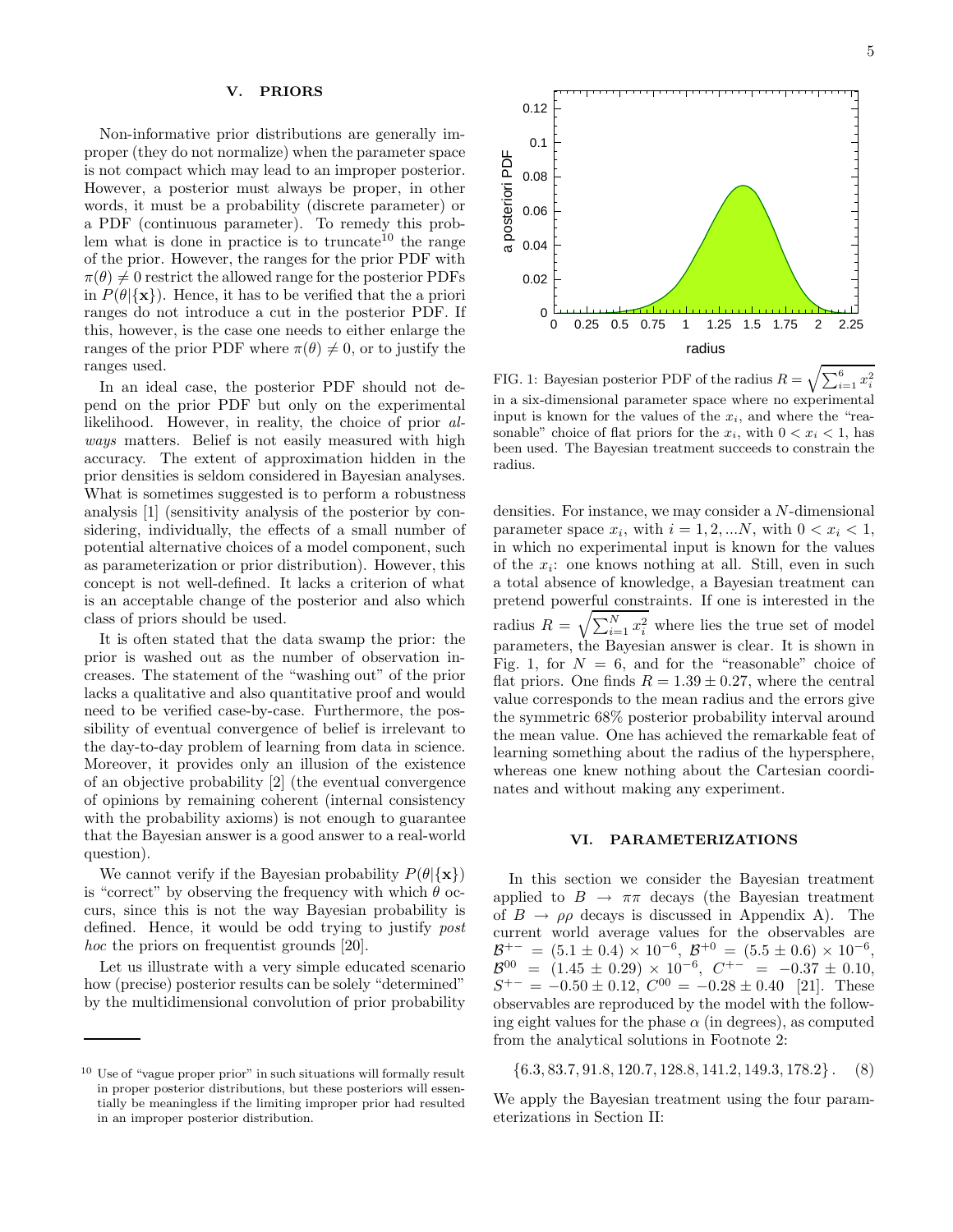| MA param.     |                  |        | RI param.      |        |                | PLD param.            |          |         | ES param.                   |                          |          |
|---------------|------------------|--------|----------------|--------|----------------|-----------------------|----------|---------|-----------------------------|--------------------------|----------|
|               | min.             | max.   |                | min.   | max.           |                       | min.     | max.    |                             | min.                     | max.     |
|               | value            | value  |                | value  | value          |                       | value    | value   |                             | value                    | value    |
| $ T^{+-} $    | $\theta$         | 10     | $ T^{+-} $     | 0      | 15             | $\boldsymbol{a}$      | 0.4      | 1.2     | $(10^{-6})$<br>$B^{+-}$ (   | 3                        | 7        |
| P             | $\theta$         | 10     | Re(P)          | $-10$  | 10             | $\bar{a}$             | 0.8      | $1.6\,$ | $B^{+0}(10^{-6})$           | 3                        | 8        |
| $ T^{00} $    | $\boldsymbol{0}$ | 10     | $\text{Im}(P)$ | $-2.5$ | $\theta$       | $\mu$                 | $1.6\,$  | 2.6     | $\mathcal{B}^{00}(10^{-6})$ | 0                        | 3        |
| $\delta_P$    | $\theta$         | $2\pi$ | $Re(T^{00})$   | $-10$  | 5              | $\delta$              | $\theta$ | $2\pi$  | $C^{+-}$                    | $-0.8$                   | 0.2      |
| $\delta_{00}$ | $\theta$         | $2\pi$ | $Im(T^{00})$   | $-4$   | $\overline{4}$ | $\alpha_{\text{eff}}$ | $\theta$ | $2\pi$  | $S^{+-}$                    | — 1                      | $\theta$ |
| $\alpha$      | $\theta$         | $\pi$  | $\alpha$       | 0      | $\pi$          | $\alpha$              | $\theta$ | $\pi$   | $C^{00}$                    | $\overline{\phantom{0}}$ |          |

- the Standard Model modulus and argument parameterization (MA);
- the Standard Model real and imaginary parameterization (RI);
- the Pivk-LeDiberder parameterization (PLD);
- the explicit solution parameterization (ES).

Obviously, one may consider a much larger variety of parameterizations, $11$  but the ones considered here are sufficient to make our point clear. They are all natural in the sense that they were defined beforehand without having in mind the present discussion. For all four parameterizations we use uniform priors for all the six model parameters. In particular, the prior PDF used for  $\alpha$  is uniform in the range  $[0, \pi]$  for the MA, RI and PLD parameterizations (for the ES parameterization,  $\alpha$  is not an input model parameter). The choice of uniformity is not the result of a strong argument, nor is it particularly natural; rather it is taken for the sake of simplicity, and to be conform to the choice made by Bayesian analyses already published on the subject [6]. The ranges used for the parameters are given in Table I. The resulting posterior PDFs for  $\alpha$  are shown in Fig. 2 (the posterior PDFs for the other model parameters are shown in Fig. 3). The top plot gives the  $1 - CL$  result for the frequentist treatment. It is independent of the parameterization used. The eight solutions in Eq. (8) for the phase  $\alpha$  are clearly visible, and correspond exactly to the analytical solutions in Footnote 2.

#### A. Modulus and Argument Parameterization

The Bayesian treatment indicates the presence of basically two mirror solutions; the previous mirror solution at  $\alpha \simeq 135^{\circ}$  and a new solution, which is strongly favored, at  $\alpha \simeq 165^{\circ}$ . One also observes that values nearby  $0^{\circ}$  and 180◦ are excluded in this parameterization, in contrast with the following parameterizations. In the Bayesian approach, all the information resides in an individual's posterior probability, the posterior PDF for  $\alpha$  must be read as the individual's updated belief in the plausible values of the parameter  $\alpha$ . The individual's degree of belief is thus higher for a value of  $\alpha \simeq 165^{\circ}$  than for  $\alpha \simeq 135^{\circ}.$ 

#### B. Real and Imaginary Parameterization

The Bayesian treatment seems to detect the presence of two mirror solutions, a mirror solution at  $\alpha \simeq 10^{\circ}$  and another solution, which is favored, at  $\alpha \simeq 175^\circ$ . The posterior PDF appears to vanish at the origin (and at 180<sup>°</sup>). However, this is only an artifact resulting from the truncation of the prior ranges used for  $|T^{+-}|$ , Re $(P)$ and  $\text{Re}(T^{00})$  (see Footnote 10). As demonstrated in Appendix B 3 the posterior diverges for  $\alpha = 0^{\circ} (180^{\circ})$  and is not normalizable. Expanding the ranges leads to an improper posterior for  $\alpha$ .

# C. Pivk-LeDiberder Parameterization

The Bayesian treatment only vaguely detects the presence of mirror solutions. The posterior PDF tends to favor a value for  $\alpha$  (135<sup>°</sup>) which corresponds to a dip in the frequentist 1−CL. This is a hint that the Bayesian treatment introduces a piece of information which is "missed" by the frequentist analysis. Since the latter uses all the available experimental data, this additional piece of in-

 $11$  A fifth parameterization is introduced in Appendix B 3 to discuss further Bayesian peculiarities with the RI parameterization.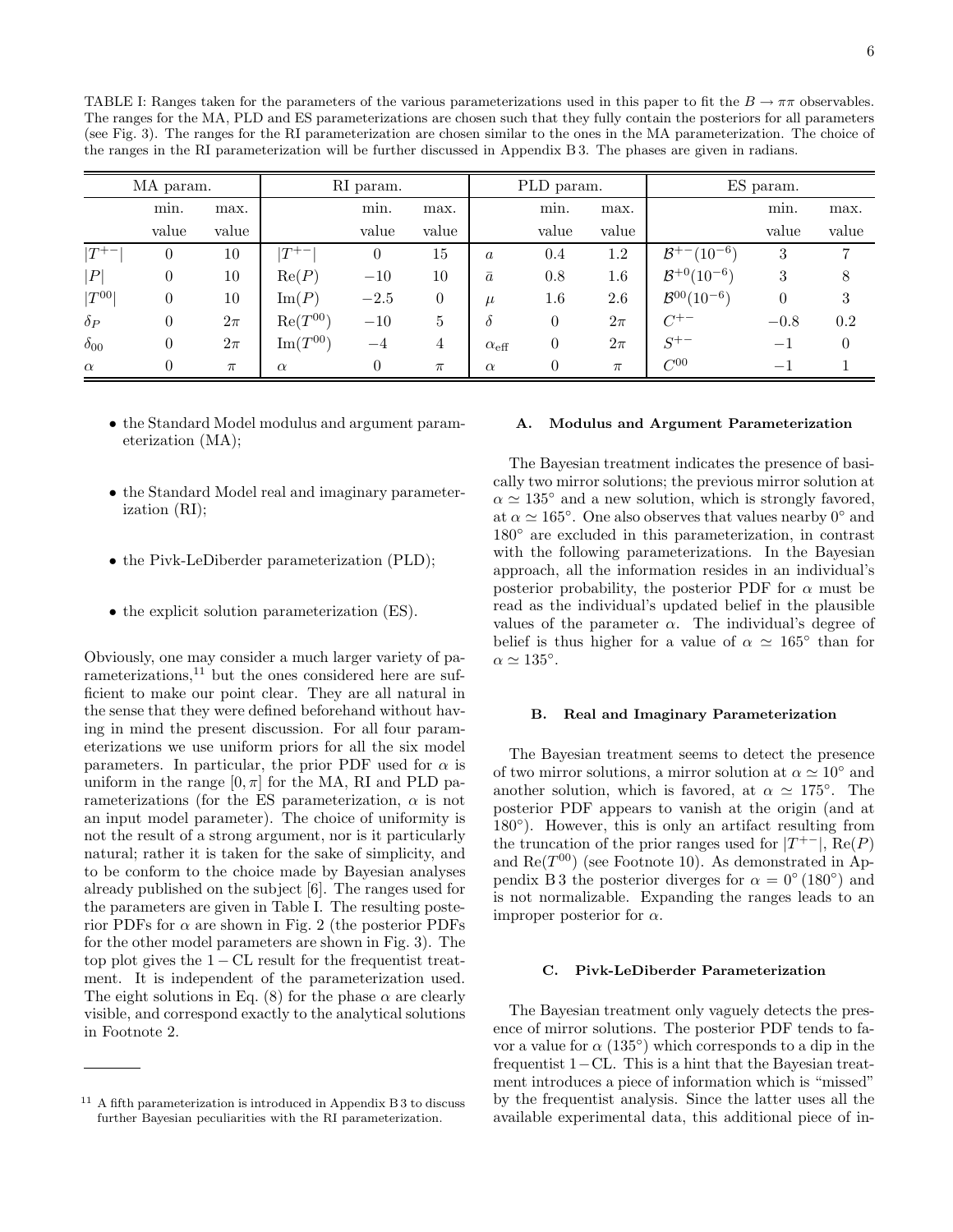

FIG. 2: Results for the CKM phase  $\alpha$  obtained with the different parameterizations from the  $B \to \pi\pi$  isospin analysis. The upper plot shows the frequentist confidence level, which is independent of the parameterization used. The solutions (1) through (8) coincide with the analytical solutions computed from the expressions given in Footnote 2. The remaining plots show the Bayesian a posteriori PDFs for the parameterizations indicated by the labels. The posterior PDF in the RI parameterization depends strongly on the ranges chosen for the priors of  $|T^{+-}|$ , Re(P) and Re( $T^{00}$ ) parameters (see Appendix B 3).

formation must be embedded in the priors. One also observes that values nearby 0◦ and 180◦ are not disfavored.

#### D. Explicit Solution Parameterization

The Bayesian treatment detects the presence of mirror solutions, but like in the PLD parameterization, one solu-

tion is favored for  $\alpha$  (135<sup>°</sup>). The fact that one solution is favored over the others is because two nearby mirror solutions are superimposed in the Bayesian treatment (see Section VIII). This feature is present in all parameterizations. In the RI parametrization, it is reflected only as a shoulder in the posterior PDF. One also observes that values nearby  $0^{\circ}$  and  $180^{\circ}$  are not disfavored. The posterior PDF for  $\alpha$  is akin to the one obtained with the PLD parameterization. This is because the latter parameterization is chosen close to the measured quantities.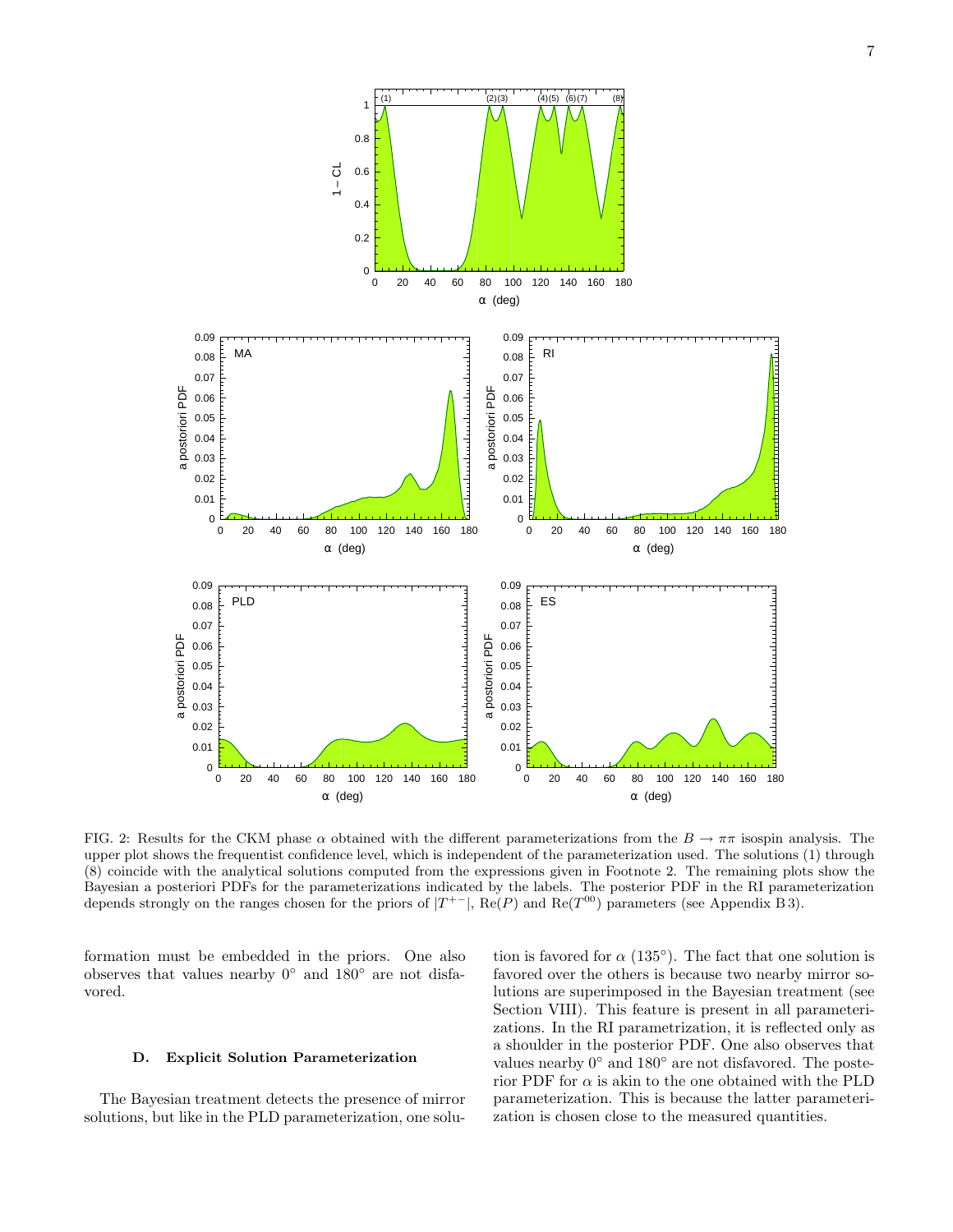

FIG. 3: Posterior PDFs for the various model parameters used in this paper except for  $\alpha$  which are shown in Fig. 2. One observes that for the RI parameterization the posterior PDFs for Re(P) and Re( $T^{00}$ ) do not vanish at the lower edge of their ranges so the ranges should be expanded further. Although the  $|T^{+-}|$  posterior appears to be contained in its prior range, it turns out that it must also be expanded further. More generally, as illustrated by the RI parameterization, for the sake of consistency, a Bayesian treatment must provide the proof that the range chosen for the priors are not introducing hidden piece of information. It is shown in Appendix B 3 that for the RI parameterization the choice of the ranges actually determines the posterior PDF for  $\alpha$ .

# E. Conclusion

The Bayesian PDFs result from a prior- and parameterization-dependent weighted average of data with mirror solutions. The fact that the posterior PDFs in the MA and RI parameterizations are so different compared to the PLD and ES parameterizations is due to a strong prior dependence. The behavior of the posterior PDF at the origin (and at 180<sup>°</sup>) also strongly depends on the parameterization (see Appendix B).

From all these results, what is a scientist supposed to communicate as a value for the parameter  $\alpha$ , without forgetting that they are all based on the same data? Bayesianism is simply a system for keeping one's internal beliefs self-consistent. It is not concerned with whether or not these beliefs represent the information content of the data.

### VII. REMOVING ESSENTIAL INFORMATION

It is instructive to study the behavior of the Bayesian posteriors in a situation where one deliberately removes crucial data from the analysis, e.g., when performing the fit without using the  $B^0 \to \pi^0 \pi^0$  branching fraction and direct CP-asymmetry measurements. In this case it is well known [7] that no information on  $\alpha$  can be derived from the data (with the exception of the exclusion of  $\alpha =$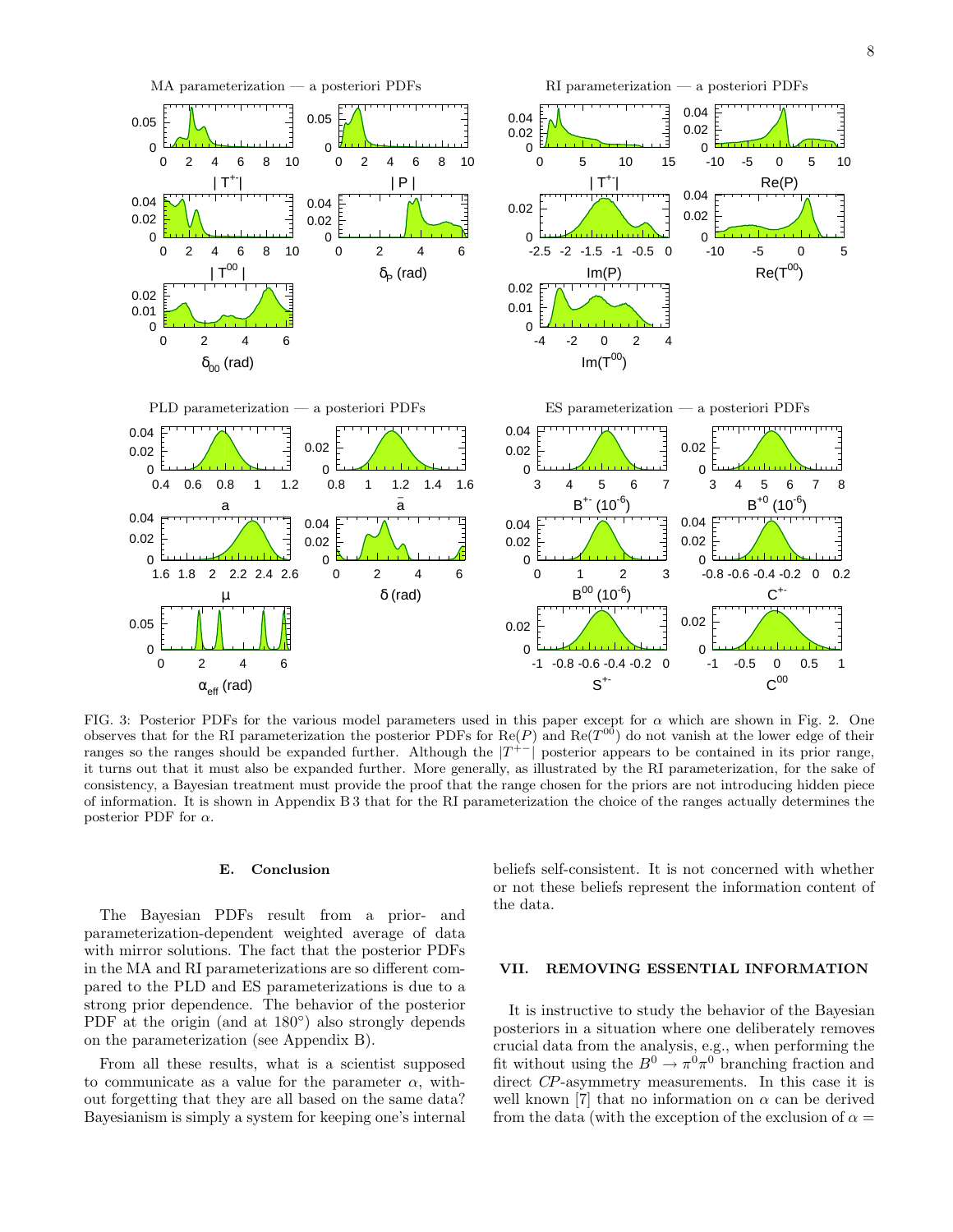

FIG. 4: Results for the CKM phase  $\alpha$  obtained with the different parameterizations from the  $B \to \pi\pi$  isospin analysis, without using the input from the  $B^0 \to \pi^0 \pi^0$  branching fraction and direct CP-asymmetry measurements. No model-independent constraint on  $\alpha$  can be inferred in this case (with the exception of the exclusion of the singular points  $\alpha = 0, \pi$ ). The upper plot shows the frequentist confidence level, which is independent of the parameterization used. The remaining plots show the Bayesian a posteriori PDFs for the parameterizations indicated by the labels (the unsmooth aspect of some PDFs is due to the fact that we used "only"  $10^{10}$  (sic!) Monte Carlo events to carry out the numerical integration).

0 in case of non-zero CP violation, see Appendix B 1). In effect, having carried out the fit for a given  $\alpha$  value, the values of the model parameters that correspond to this fit can be used to compute explicitly the values of the model parameters corresponding to any other value of  $\alpha$ , if nonzero (see Appendix B 1): this second set of values yields a fit of exactly the same quality  $(\chi^2)$ . Stated differently, the posterior for  $\alpha$  provided by the Bayesian treatment, if unbiased, must be uniform since data do not favor any

value of  $\alpha$ . The posterior PDF obtained for the four parameterizations are shown in Fig. 4. While the PLD parameterization yields the expected uniform PDF, the three others do not: they are able to extract information on  $\alpha$ , which is introduced by the priors.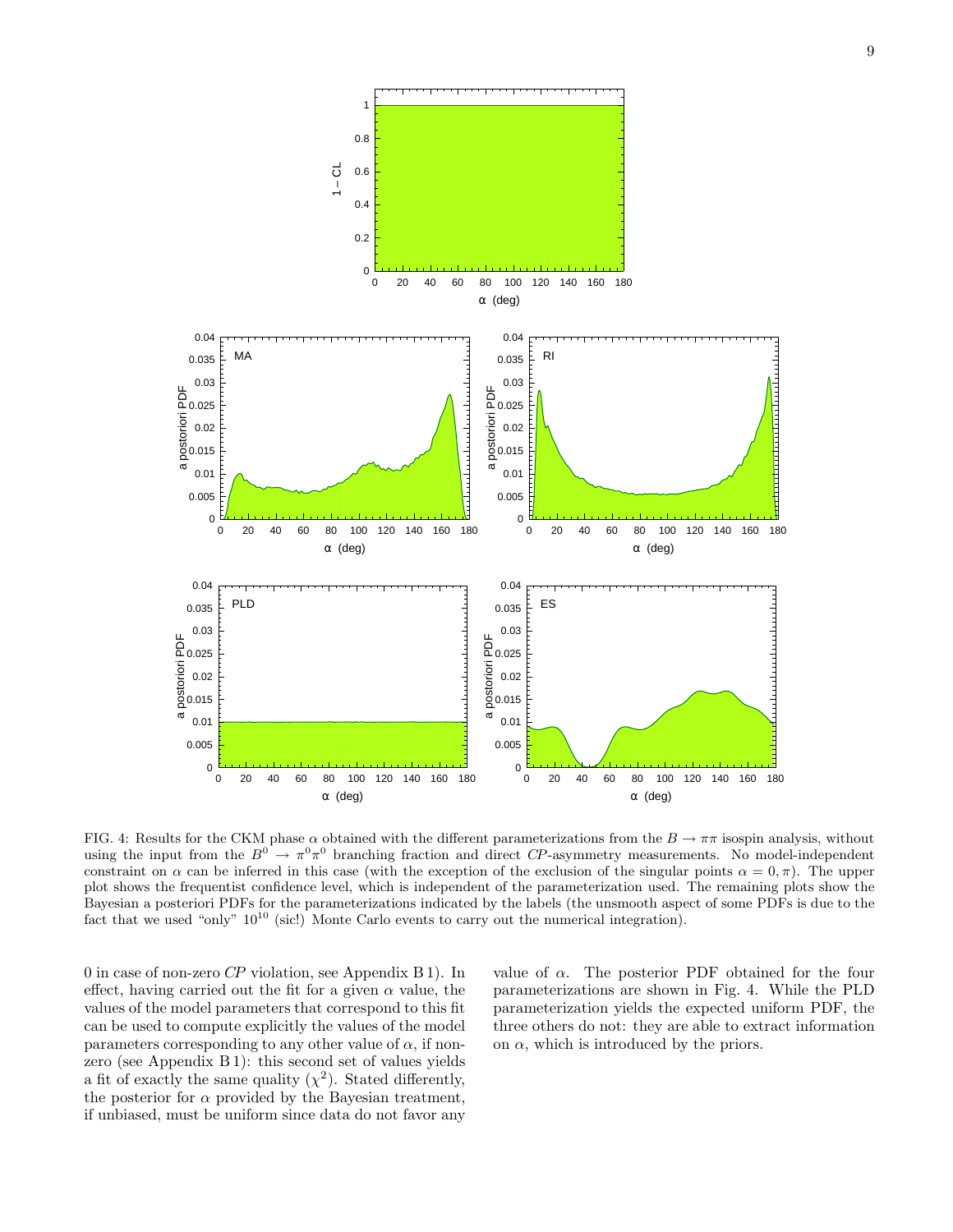

FIG. 5: 2D example (Eqs. (9) and (11)): the values of  $\exp(-\chi^2/2)$  as a function of the parameters  $(\alpha, \mu)$ .

# VIII. MIRROR SOLUTIONS IN A SIMPLE 2D PROBLEM

In this section we present a simple and solvable twodimensional example to illustrate how mirror solutions make the Bayesian approach fail. We work within a theory that predicts the expressions of two observables X and Y as a function of the two parameters  $\alpha$  and  $\mu$ 

$$
X = (\alpha + \mu)^2,
$$
  
\n
$$
Y = \mu^2.
$$
 (9)

Assuming  $(X_m, Y_m)$  are measured values for the observables, the central values for the parameters can be found by inverting the above system

$$
\alpha_0 = \epsilon_X \sqrt{X_m} - \epsilon_Y \sqrt{Y_m},
$$
  
\n
$$
\mu_0 = \epsilon_Y \sqrt{Y_m},
$$
\n(10)

where  $\epsilon_X$ ,  $\epsilon_Y = \pm 1$ . Hence there are in general four solutions for  $(\alpha_0, \mu_0)$  for a given set of measurements. Note that this example is far from being academic, since the theoretical expressions above are very similar to the usual amplitudes  $\leftrightarrow$  branching fraction relations in particle physics. The pattern of discrete ambiguities is also very similar to the one encountered in the isospin analysis for the CKM phase  $\alpha$ .

If  $\alpha$  and  $\mu$  are fundamental physics parameters, Nature can only accommodate a single pair of values. This means that the representation of the four-valued discrete ambiguity  $(\epsilon_X, \epsilon_Y) = (+1, +1), (+1, -1), (-1, +1), (-1, -1)$ must be interpreted as a logical exclusive OR operator.

We assume that an experiment has measured the observables from a Gaussian sample of events, with the results

$$
X = 1.00 \pm 0.07,
$$
  
\n
$$
Y = 1.10 \pm 0.07.
$$
 (11)



FIG. 6: Top: result of the frequentist fit to the data. The peaks are exactly located at the analytical solutions  $\alpha =$ −2.05, −0.05, 0.05, 2.05 computed from Eq. (10). Bottom: a posteriori PDF according to the Bayesian treatment. The most probable value is biased.

.

While the measurement is reasonably precise (below the 10% level), and the mirror solutions are well separated in the  $(\alpha, \mu)$  space (see Fig. 5), the central values correspond to a somewhat "unlucky" situation since, as shown in Fig. 6, the two solutions for small  $\alpha$  overlap somewhat. This kind of overlapping precisely corresponds to what may occur in the isospin analysis of the  $B \to \pi\pi$  data.

The result of the Bayesian procedure applied to this 2D example is shown in Fig. 6. One immediately sees the striking difference with respect to the frequentist fit: after the marginalization with respect to the nuisance parameter  $\mu$ , only one peak instead of two is left close to the origin in the  $\alpha$  constraint, and its best value is biased with respect to the minimum  $\chi^2$  ones (which coincide with the explicit solution of Eq.  $(10)$ ).

This unexpected behavior is best understood by looking at Fig. 5. In this space the likelihood is Gaussian and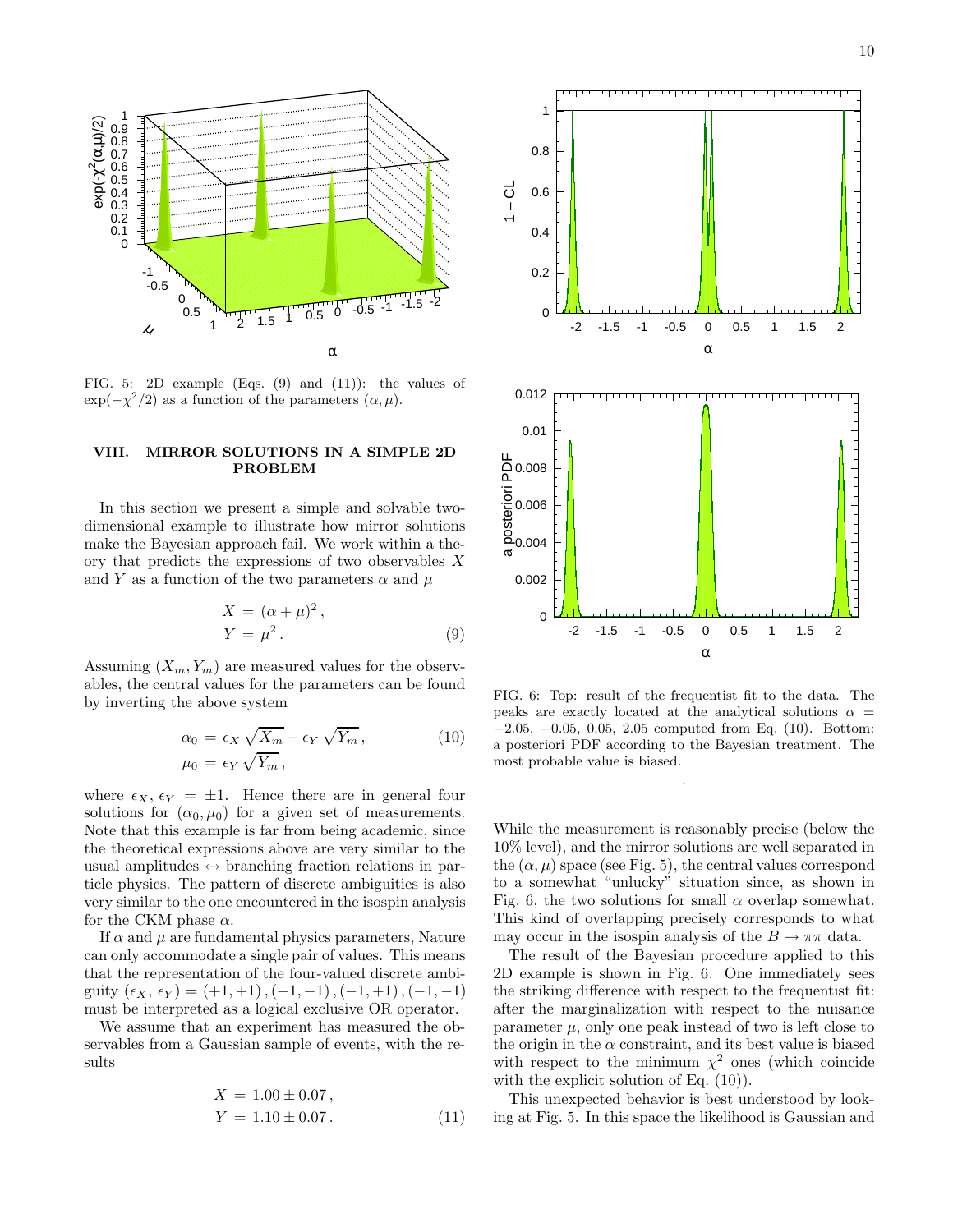the four solutions do not overlap; while the minimum- $\chi^2$ fit selects, for each value of  $\alpha$ , the best value of  $\mu$  with respect to the data, the Bayesian procedure *integrates* [22] all events in the  $\mu$  direction that correspond to the same value of  $\alpha$ . In other words, the frequentist approach naturally implements the logical exclusive OR operating on the solutions, in contrast to the Bayesian approach that effectively replaces OR by AND. The latter is clearly unacceptable if one is used to the common wisdom that fundamental parameters have a definite single value realized in Nature. In the present case, the counter-intuitive result of the Bayesian procedure is that the most probable value of  $\alpha$  is  $\alpha = 0$ , which in turn implies  $X = Y$  that is not the situation preferred by the data (see Eq. (11)).

### IX. ORIGIN OF THE PROBLEM

The origin of the problem lies in the very first Bayesian assumption, namely that unknown model parameters are to be understood as mathematical objects distributed according to PDFs, which are assumed to be known: the priors. Obviously, the choice of the priors cannot be irrelevant; hence, the Bayesian treatment is doomed to lead to results which depend on the decisions made, necessarily on unscientific basis, by the authors of a given analysis, for the choice of these extraordinary PDFs. This is not a new situation. This limitation — deliberately mixing information coming from scientific data together with hu $m$ an inputs  $\frac{1}{m}$  is frequently perceived as mild, because "reasonable variations" of the human inputs lead to "reasonable variations" of the output of the Bayesian treatment. Moreover, a particular shape of PDF is declared to be "reasonable": the uniform PDF. This is because, implicitly, one feels that using a flat distribution for priors is akin to using no information at all, hence injecting only a weak a priori assumption through the priors.

What "reasonable variations" means is no more no less clear as what "systematics uncertainties" [23] mean in general: the dependence on the priors can be viewed as a systematic uncertainty of human origin. What is particular in the Bayesian treatment discussed in this article is that "reasonable variations" of the human inputs lead to clearly "unreasonable variations" of the output of the Bayesian treatments. For example, the posterior PDF for  $\alpha$  (see Fig. 2) using the RI parameterization (with the ranges of Table I) leads one to conclude that the Standard Model is close to being defeated; knowing that the bulk of data (from other  $B$  decays) indicates a value of the phase  $\alpha = (100^{+15}_{-9})^{\circ}$  [24]. Worse, if one widens to infinity the ranges used for the RI parameterization, the Bayesian treatment fails to provide a proper PDF for  $\alpha$  (see appendix B 3). The key here is that the statistical analysis dealt with is performed in a multivariate parameter space. It is well known that the naive use of "uninformative" priors, especially in multivariate spaces, suffer from various paradoxes and is thus widely criticized in the literature [4, 25]. Our examples are even more striking because of strong non-linearities and exact degeneracy among several mirror solutions, and show that the analysis presented in Ref. [6] bears no physical meaning.

### X. CONCLUSION

We have demonstrated in this paper that in the isospin analysis of  $B \to \pi\pi$  decays used to constrain the CKM phase  $\alpha$ , despite the rather precise experimental inputs, the posterior PDF for  $\alpha$  shows a striking dependence on shape and ranges used for the prior PDFs, and on the choice of the amplitude parameterization. The very frequent naive use of flat priors as presumed "non-informative" priors hides important unwarranted assumptions, which may easily invalidate the analysis. As stressed by David R. Cox at the Phystat05 conference [26]: "It seems to be agreed from all theoretical standpoints that flat or ignorance priors are dangerous, although they are widely used [in Bayesian statistics]. Flat priors in several dimensions may produce clearly unacceptable answers." Flat priors are informative. There is a big difference between no knowledge, and a distribution that is uniform in some (arbitrary) parameterization. Contrary to what is often stated, Bayesian and frequentist statistics can lead to very different conclusions about the same data, even in the limit of a large data sample. The choice of priors always matters in the Bayesian treatment.

The proponents for the use of Bayesian statistics in High Energy Physics often argue that "everybody is Bayesian in everyday life". It is certain that Bayesian reasoning dominates the decision making mechanism of our everyday life. Scientific results however differ in many aspects from everyday-life reasoning. In particular, the translation of prior beliefs into a robust posterior number, representing universal knowledge is impossible. Only the exact knowledge of all prior assumptions (including the parameterization, PDF shapes and parameter ranges) used in a certain Bayesian analysis allows another one to reproduce its posterior result. Bayesian statistics has been shown to be useful for decision making, such as buying and selling stock options, or filtering out unwanted electronic mails. The decision-making problem is not scientific in nature.

Leonard J. Savage, a founder of modern subjective Bayesianism makes very clear throughout his work that the theory of personal probability "is a code of consistency for the person applying it, not a system of predictions about the world around him". "But is a personal code of consistency, requiring the quantification of personal opinions, however vague or ill formed, an appropriate basis for scientific inference?" [5]. Isn't a hypothesis in physical science either true or false? What is hence the meaning of the prior in this case? The Bayesian personal probability theory misses the main point: "it confuses feeling with fact" [14]. In physical sciences, the theory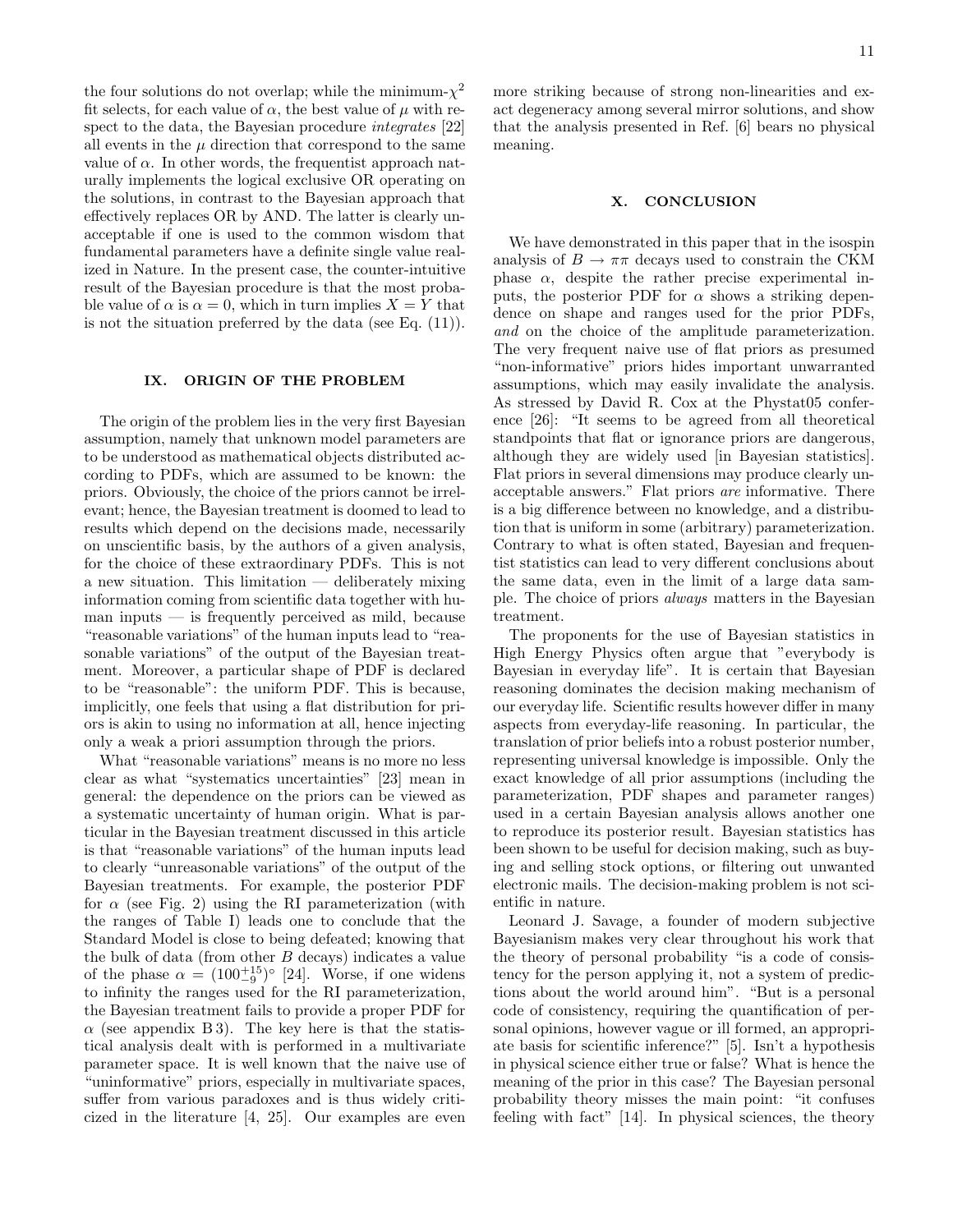| MA param.           |                |        | RI param.      |       |       | PLD param.            |                |        | ES param.                   |                          |        |
|---------------------|----------------|--------|----------------|-------|-------|-----------------------|----------------|--------|-----------------------------|--------------------------|--------|
|                     | min.           | max.   |                | min.  | max.  |                       | min.           | max.   |                             | min.                     | max.   |
|                     | value          | value  |                | value | value |                       | value          | value  |                             | value                    | value  |
| $ T^{+-} $          | $\theta$       | 10     | $T^{+-}$       | 0     | 40    | $\boldsymbol{a}$      | 0.8            | 2.4    | $B^{+-}(10^{-6})$           | 10                       | 45     |
| P                   | $\theta$       | 10     | Re(P)          | $-35$ | 35    | $\bar{a}$             | 0.8            | 2.4    | $B^{+0}(10^{-6})$           | $\overline{0}$           | $30\,$ |
| $\vert T^{00}\vert$ | $\overline{0}$ | 10     | $\text{Im}(P)$ | $-8$  | 8     | $\mu$                 | 2.2            | 4.5    | $\mathcal{B}^{00}(10^{-6})$ | $\overline{0}$           | 2.5    |
| $\delta_P$          | $\overline{0}$ | $2\pi$ | $Re(T^{00})$   | $-40$ | 10    | $\delta$              | $\theta$       | $2\pi$ | $C^{+-}$                    | $-0.6$                   | 0.6    |
| $\delta_{00}$       | $\theta$       | $2\pi$ | $Im(T^{00})$   | $-8$  | 8     | $\alpha_{\text{eff}}$ | $\theta$       | $2\pi$ | $S^{+-}$                    | $-1$                     |        |
| $\alpha$            | $\overline{0}$ | $\pi$  | $\alpha$       | 0     | $\pi$ | $\alpha$              | $\overline{0}$ | $\pi$  | $C^{00}$                    | $\overline{\phantom{0}}$ |        |

TABLE II: Ranges taken for the parameters of the various parameterizations used to fit the  $B \to \rho \rho$  observables. The phases are given in radians.

is intended to describe the external physical universe, rather than one's internal psychological state.

Science has to summarize the available information the best it can. The Bayesian tools do not tell us what we want to know in science. What we seek are methods for generating and analyzing data and for using data to learn about experimental processes in a reliable manner. The kinds of tools needed to do this are crucially different from those the Bayesian statistics supplies [5]. These difficulties with the personalistic Bayesian approach indicate that there is a need for objective probabilities and a methodology for statistics based on testing. However the test statistics is chosen allows for an objective interpretation of the scientific results [27].

#### Acknowledgments

Centre de Physique Théorique is UMR 6207 du CNRS associée aux Universités d'Aix-Marseille I et II et Université du Sud Toulon-Var; laboratoire affilié à la FRUMAM-FR2291. Work partially supported by EC-Contract HPRN-CT-2002-00311 (EURIDICE). A preliminary version of this work has been presented at the PHY-STAT05 conference. Special thanks to the organizers of this stimulating conference.

# APPENDIX A: BAYESIAN TREATMENT APPLIED TO  $B \to \rho \rho$  DECAYS

The (longitudinally polarized)  $B \to \rho \rho$  system is similar to  $B \to \pi\pi$  except that only an upper bound on the branching fraction to  $\rho^0 \rho^0$  is currently available. The current world average values for the observables are  $\mathcal{B}^{+-} = (25.1 \pm 3.7) \times 10^{-6}, \mathcal{B}^{+0} = (19.1 \pm 3.5) \times 10^{-6},$  $\mathcal{B}^{00}$  =  $(0.54 \pm 0.41) \times 10^{-6}$ ,  $C^{+-}$  =  $-0.02 \pm 0.17$ ,  $S^{+-} = -0.22 \pm 0.22$  [28] (the longitudinal polarizations are  $f^{+-} = 0.966 \pm 0.025$  and  $f^{+0} = 0.96 \pm 0.06$ ). The ranges for the flat prior PDFs in the various parameterizations are summarized in Table II. The resulting

posterior PDFs for  $\alpha$  are shown in Fig. 7. Again the frequentist treatment (see top plot in Fig. 7) is independent of the parameterization used. The constraints on  $\alpha$ are lumped together under the two plateaus in the 1-CL curve.

In the PLD and ES parameterizations, the range of plausible values for the parameter  $\alpha$  respect the symmetry of the problem. As explained in Appendix B 1, the experimental data are still consistent with no CP violation, so the posterior PDF for  $\alpha = 0/\pi$  does not vanish. However, in the Standard Model parameterization, the prior breaks the symmetry of the problem and leads to a disaster in the RI parameterization (see discussion in Appendix B 3). In both cases, information contained in the data are convolved with additional information provided by the priors: the posterior is dominated by the priors and not by the data.

#### APPENDIX B: THE  $\alpha \rightarrow 0$  LIMIT

In the next two sections, we present two additional parametrizations that describe finite CP violation with  $\alpha = 0$  and finite values for the remaining parameters, and that are mathematically equivalent to the Standard Model parametrization except at  $\alpha = 0$ .

#### 1. Mathematics

The point  $\alpha = 0$  [π] is a particular point of the theory for physical reasons. In the Standard Model it corresponds to vanishing CP violation. The compatibility of the current  $B \to \pi\pi$  data with this point is only marginal, because the CP asymmetries are found to be different from zero [21, 29].

As described in Sections III and IV, the behavior of the two statistical approaches around  $\alpha = 0$  [π] shows striking differences. In the  $B \to \pi\pi$  case, the frequentist method provides no significant exclusion confidence level for values of  $\alpha$  close to zero (the fact that Fig. 2)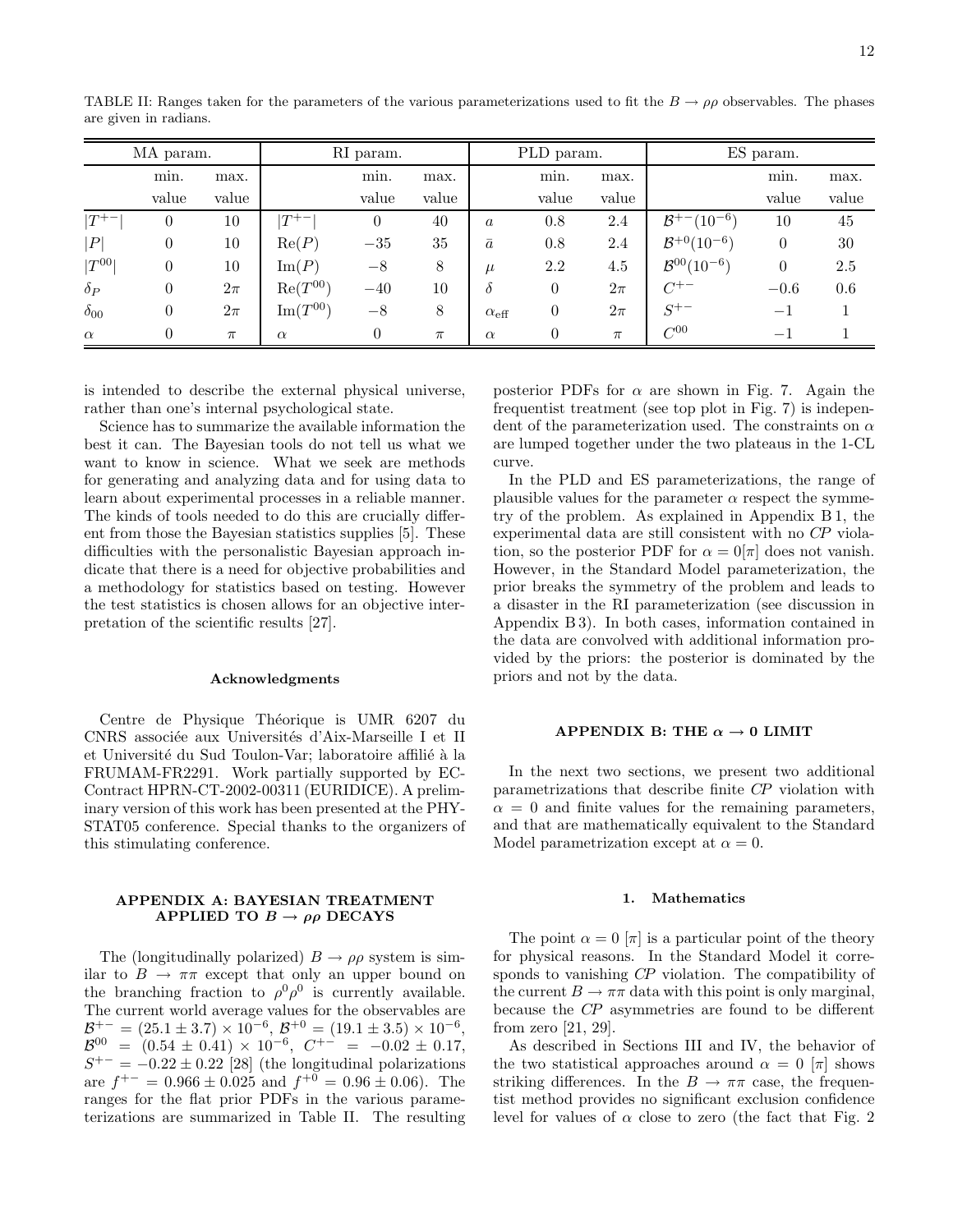

FIG. 7: Results for the CKM phase  $\alpha$  obtained with the different parameterizations from the  $B \to \rho \rho$  isospin analysis. The upper plot shows the frequentist confidence level, which is independent of the parameterization used. The remaining plots show the Bayesian a posteriori PDFs for the parameterizations indicated by the labels.

(upper plot) depicts a continuous  $1 - CL$  line through the point  $\alpha = 0$  is an artifact of the chosen binning of the  $\alpha$  scan that does not hit this singular point). Setting  $\alpha$  to zero in the Standard Model parameterization leads to a confidence level of the order of 10−<sup>8</sup> , which reflects the presence of CP violation in the data. The frequentist confidence level as a function of  $\alpha$  is thus *discontinuous*, as explained below and in Appendix B 2.

On the other hand, whatever the values of the observables, the PDF as a function of  $\alpha$  is continuous at the origin in the Bayesian approach, and exhibits a clear

drop in the MA parameterization. In the  $\rho \rho$  case, where the experimental data are still compatible with the absence of CP violation, the  $\alpha = 0$  [π] value has a fairly good PDF/CL in both Bayesian and frequentist methods (with however the usual strong prior dependence for the Bayesian result).

The fact that vanishingly small, but non zero, values of the CP phase  $\alpha$  can generate finite CP violation is easily seen as follows. Let us take the branching fraction  $\mathcal{B}^{+-}$ and  $\mathbb{CP}$  asymmetry  $\mathbb{C}^{+-}$  as an example: in the Standard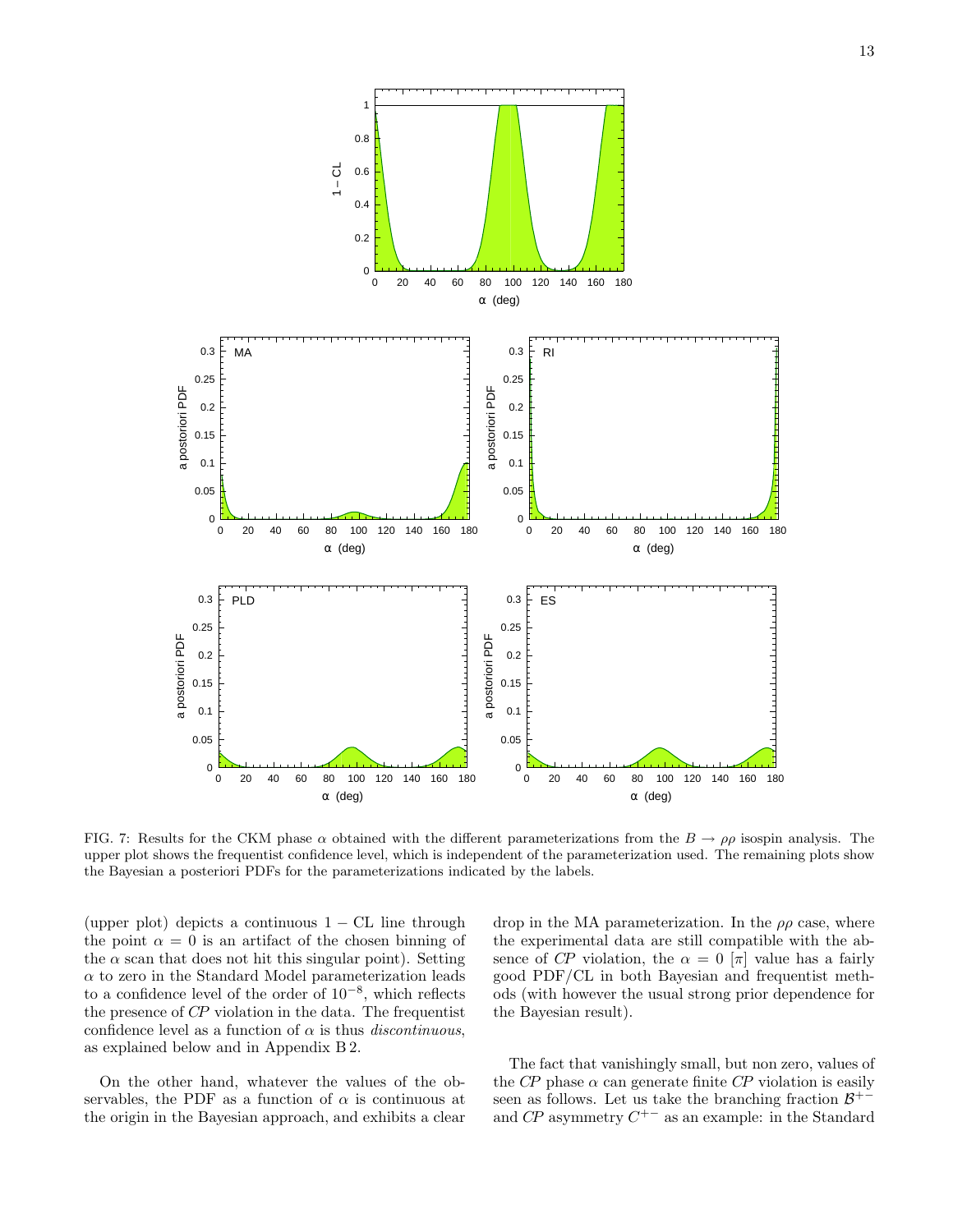Model parameterization, they can be written as

$$
\mathcal{B}^{+-} = |T^{+-}|^2 + 2 \cos \alpha \operatorname{Re}(T^{+-}P^*) + |P|^2, \text{ (B1)}
$$
  

$$
C^{+-} = \frac{2 \sin \alpha \operatorname{Im}(P/T^{+-})}{1 + 2 \cos \alpha \operatorname{Re}(P/T^{+-}) + |P/T^{+-}|^2}. \text{ (B2)}
$$

The limit  $\alpha \to 0$ ,  $|T^{+-}|$ ,  $|P| \to \infty$ , and  $P/T^{+-} \to -1$ is in general indeterminate as far as the observables are concerned. In particular any finite value can be accommodated in this limit. The complete inspection of the six observables shows that the combined limit<sup>12</sup>  $\alpha \to 0$ ,  $|T^{+-}|$ ,  $|T^{00}|$ ,  $|P| \rightarrow \infty$  and  $P/T^{+-}$ ,  $P/T^{00} \rightarrow -1$  leads in general to finite branching fractions and CP asymmetries. When  $\alpha$  is very small but non zero, this peculiar limit is fully taken into account by the frequentist fit, which results in a finite confidence level. In the Bayesian method, however, the priors mechanically suppress the above parameter configuration.

Finally we note that the limit  $\alpha \to 0$  with finite observables is obtained with finite values of the parameters  $\alpha_{\text{eff}}$ ,  $\mu$ ,  $\alpha$ ,  $\bar{\alpha}$  and  $\Delta$  in the PLD parameterization: this is due to the fact that  $\alpha_{\text{eff}}$  can generate CP violation even with  $\alpha$  being strictly set to zero. The Standard Model and the PLD parameterizations are equivalent except at the point  $\alpha = 0$ , where the Jacobian corresponding to the change of variables is singular.

### 2. Physics

The parameterization in Eq. (1) naively holds only within the Standard Model. Let us assume arbitrary new physics contributions to the  $\Delta I = 1/2$  channel; the most general parameterization can be written as

$$
A^{+-} = e^{-i\alpha} T^{+-} + P + M_{\rm NP} ,
$$
  
\n
$$
\sqrt{2}A^{00} = e^{-i\alpha} T^{00} - P - M_{\rm NP} ,
$$
  
\n
$$
\sqrt{2}A^{+0} = e^{-i\alpha} (T^{00} + T^{+-}) ,
$$
\n(B3)

where  $M_{\text{NP}}$  is a complex  $\Delta I = 1/2$  new physics amplitude. For the  $\overline{B}{}^0$  decay the amplitudes above are CPtransformed in the following way:  $\alpha \rightarrow -\alpha$ ,  $M_{\text{NP}} \rightarrow$  $\overline{M}_{\text{NP}}$ . Thus in general  $M_{\text{NP}} \neq \overline{M}_{\text{NP}}$  and the new physics contribution also violates CP.

It is now clear that, if  $\alpha \neq 0$  or  $\pi$ , Eq. (B3) can be recasted into the Standard Model form (see Eq. (1)) [30], with  $(T, P) \rightarrow (\tilde{T}, \tilde{P})$  and

$$
\tilde{T} = T + \frac{\overline{M}_{\rm NP} - M_{\rm NP}}{2i \sin \alpha},
$$



FIG. 8: Fit results of the isospin analysis to the  $B \to \pi\pi$  observables. Black dots: Standard Model parameterization (see Eq.  $(1)$ ; shaded curve: the same but allowing arbitrary new physics contributions to the  $\Delta I = 1/2$  channel (see Eq. (B4)).

$$
\tilde{P} = P + \frac{e^{i\alpha} M_{\rm NP} - e^{-i\alpha} \overline{M}_{\rm NP}}{2i \sin \alpha}.
$$
 (B4)

In other words the Standard Model parameterization of the isospin analysis is mathematically equivalent to a general Standard Model + new physics parameterization, provided that the new contributions are purely  $\Delta I = 1/2$ . This equivalence is exact and holds for any value of the parameters, except for  $\alpha = 0$  [ $\pi$ ].

This equivalence has an important physical consequence: it means that the isospin analysis for the phase  $\alpha$  bears no information on the  $\Delta I = 1/2$  channel. In particular it may happen that CP violation is observed in specific asymmetries such as  $S^{+-}$ ,  $C^{+-}$ ,  $C^{00}$ , whereas α remains compatible with zero or π: this configuration corresponds to a situation in which CP violation is generated by non-standard contributions to the  $\Delta I = 1/2$ channel. Since the Standard Model parameterization already contains implicitly this possibility, there is no need to add a specific new physics term to the fit.

Figure 8 shows the result of the frequentist  $fit^{13}$  for both parameterizations from Eqs. (1) and (B3). As expected from the above discussion, the two curves are strictly identical except at the  $\alpha = 0$  [π] points where the confidence level is low in the Standard Model parameterization due to the presence of CP violation in the data.

In contrast to the frequentist approach, the Bayesian treatment violates the equivalence described in Eq. (B4), because choosing finite priors in one parameterization automatically restricts the phase space in the other parameterization. The Bayesian posterior PDF for  $\alpha$  in the

<sup>12</sup> Obviously, the divergences of some of the amplitudes is not an appealing physical result! However, in the present context of a set of six observables analyzed in the framework of SU(2) symmetry, nothing prevents its occurrence. In practice, one may add to the analysis new observables which could preclude these divergences.

<sup>13</sup> Note that this is a non trivial example where one has less observables (six) than parameters in Eq. (B3) (ten).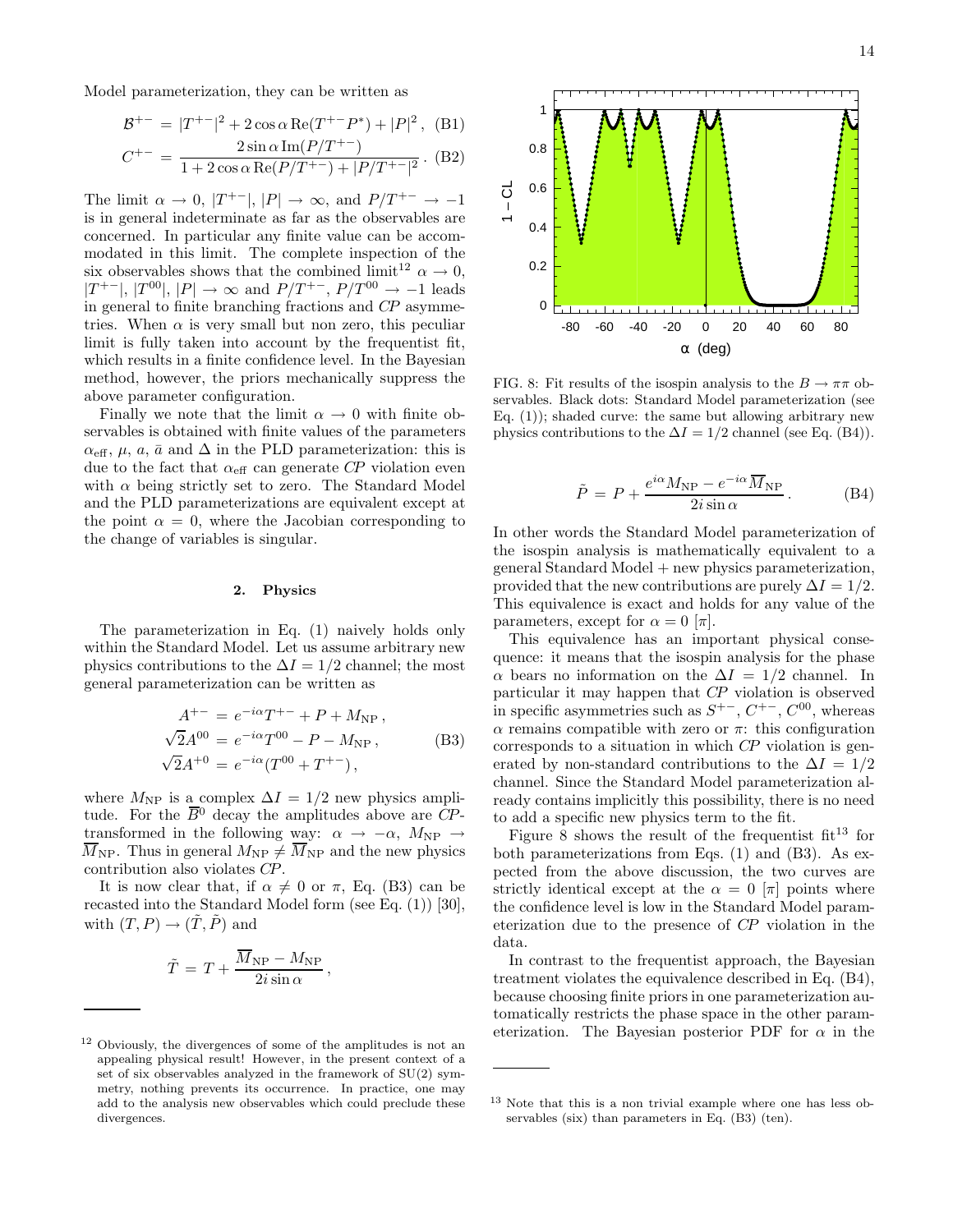parameterization in Eq. (B3) would yield a fairly good probability density at  $\alpha \sim 0$ , since the amplitudes  $M_{\text{NP}}$ and  $\overline{M}_{\text{NP}}$  can generate CP violation.

It may appear legitimate to perform a fit to the  $B \rightarrow$  $\pi\pi$  data within the Standard Model, not allowing for new physics neither in the  $\Delta I = 3/2$  nor the  $\Delta I = 1/2$  transitions. From the above discussion it is not completely possible, unless amplitudes are known exactly within the Standard Model. Still it is possible within the frequentist framework to restrict the parameter space to "reasonable" ranges. Regardless of the accuracy of these ranges, this would not be the isospin analysis anymore since the isospin symmetry only predicts Eq. (1) without telling us anything about the order of magnitude of the transition amplitudes.

#### 3. The RI parameterization

Mathematically, the fact that the RI parameterization leads to cataclysm in the Bayesian treatment can be understood as follows. For a given set of model parameters  $T^{+-}$ , P,  $T^{00}$  in Eq. (1) one can always define the secondary parameters  $\tau^{+-}$ ,  $p$ ,  $\tau^{00}$  such that:

$$
T^{+-} = \tau^{+-} / \sin \alpha ,
$$
  
\n
$$
P = p - \tau^{+-} / \tan \alpha ,
$$
  
\n
$$
T^{00} = \tau^{00} - \tau^{+-} / \sin \alpha .
$$
 (B5)

The expressions of the three amplitudes in Eq. (1) then take the form

$$
A^{+-} = -i\tau^{+-} + p,
$$
  
\n
$$
\sqrt{2}A^{00} = i\tau^{+-} + e^{-i\alpha}\tau^{00} - p,
$$
  
\n
$$
\sqrt{2}A^{+0} = e^{-i\alpha}\tau^{00},
$$
\n(B6)

where for the CP-conjugate amplitudes one has to transform  $\alpha \to -\alpha$ ,  $\tau^{+-} \to -\tau^{+-}$ . It is now clear that  $\tau^{+-} \neq 0$  can generate finite CP violation even if  $\alpha = 0$ . The Jacobian of the transformation is

$$
\left| \frac{d|\tau^{+-}|d\text{Re}(p)d\text{Im}(p)d\text{Re}(\tau^{00})d\text{Im}(\tau^{00})}{d|T^{+-}|d\text{Re}(P)d\text{Im}(P)d\text{Re}(T^{00})d\text{Im}(T^{00})} \right| = |\sin \alpha|
$$
\n(B7)

and thus, in the RI parameterization, the posterior for  $\alpha$ can be written as:

$$
P_{\rm RI}(\alpha) \propto \frac{1}{|\sin \alpha|} P_{\rm RI_{\tau}}(\alpha) \tag{B8}
$$

with

$$
P_{\text{RI}_{\tau}}(\alpha) \propto \int e^{-\frac{1}{2}\chi^2 \left[|\tau^{+-}|, \text{Re}(p), \text{Im}(p), \text{Re}(\tau^{00}), \text{Im}(\tau^{00}), \alpha\right]} \times d|\tau^{+-}|d\text{Re}(p)d\text{Im}(p)d\text{Re}(\tau^{00})d\text{Im}(\tau^{00}).
$$

The  $P_{\text{RI}_{\tau}}$  function is the posterior PDF for  $\alpha$  in the "RI<sub>7</sub>" parameterization. It is shown in Fig. 9 with the  $B \to \pi\pi$ observables. One observes that  $P_{\mathrm{RI}_{\tau}}$  is regular and finite

FIG. 9: Posterior PDF for  $\alpha$  in the " $\tau$ " parametrization (see Eq. (B6)) for  $B \to \pi\pi$  decays.

for  $\alpha = 0$  and  $\alpha = \pi$ . As a result, it follows that in the RI parameterization the posterior  $P_{RI}(\alpha)$  is not only divergent at the origin (and for  $\alpha = \pi$ ) but is an improper PDF: it cannot be normalized to unity. Applying the same treatment to the MA parameterization exhibits no singularities as the one obtained in the RI parameterization: the Jacobian  $|dR I_{\tau}/dM A|$  behaves like  $|\tau^{+-}|^2/\alpha$  at the origin which ensures that the posterior PDF for  $\alpha$  in the MA parameterization vanishes at  $\alpha = 0^{\circ}$  ( $\alpha = 180^{\circ}$ ) in agreement with Fig. 2.

As an illustration of this problem, the ranges of the priors for  $|T^{+-}|$ , Re(P) and Re( $T^{00}$ ) in Eq. (1) have been widened by a factor two compared to the ones used in Section VI. The corresponding posterior PDFs are shown in Fig. 10. One observes that the posterior PDFs are truncated and that the posterior PDF for  $\alpha$  has its two peaks higher and shifted towards the endpoints (0◦ and  $180^\circ$ ) with respect to the ones of Fig. 2. It is worth noticing that the three ranges must be extended simultaneously to detect this effect.

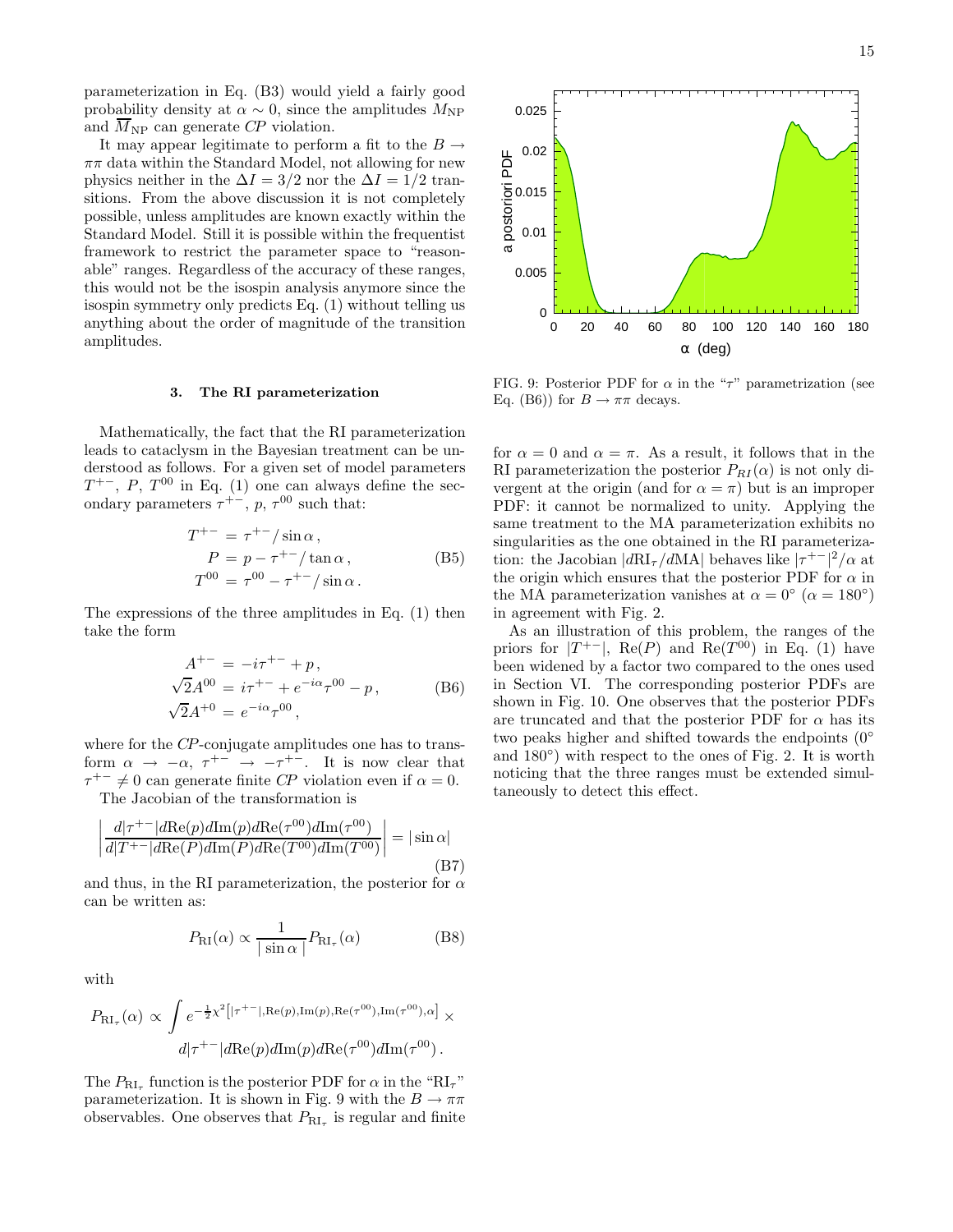

FIG. 10: Posterior PDFs in the RI parameterization as obtained when widening the ranges of the priors for  $|T^{+-}|$ ,  $\text{Re}(P)$  and  $\text{Re}(T^{00})$  by a factor two compared to the ones used in Section VI. One observes that the posterior PDFs for  $|T^{+-}|$ , Re(P) and Re( $T^{00}$ ) do not vanish at the extremities of these extended ranges. In effect, the ranges of the prior must be extended to infinity, with the result that the posterior for  $\alpha$  becomes an improper PDF, with singularities at  $\alpha = 0^\circ$ and  $\alpha = 180^{\circ}$ .

- [1] J.M. Bernardo and A.F.M. Smith, Bayesian Theory, John Wiley and Sons Ltd, New York (1994); A. O'Hagan, Kendall's Advanced Theory of Statistics, Volume 2B, Bayesian Inference, A Hodder Arnold Publication, London (1994)
- [2] D.A. Gillies, *Philosophical Theories of Probability*, Routledge, London (2000)
- [3] D.A. Gillies, Induction and Probability, in G.H.R. Parkinsin (ed.), An Encyclopedia of Philosophy, Chapter 9, 179-204 (1988)
- [4] R.E. Kass and L. Wasserman, *The selection of prior dis*tributions by formal rules, J. Am. Stat. Assoc. 91, 1343- 1370 (1996)
- [5] D.G. Mayo, Error and the Growth of Experimental Knowledge, The University of Chicago Press, Chicago (1996)
- [6] UTfit Collaboration (M. Bona et al.), JHEP 0507, 28, (2005) [hep-ph/0501199]; http://www.utfit.org
- [7] The BABAR Physics Book, (P.F. Harrison and H.R. Quinn, eds.) SLAC-R-504 (1998); http://www.slac.stanford.edu/pubs/slacreports/ slac-r-504.html
- [8] M. Gronau and D. London, Phys. Rev. Lett. 65, 3381 (1990)
- [9] J. Charles, Phys. Rev. D 59, 054007 (1999) [hepph/9806468]
- [10] M. Pivk and F.R. Le Diberder, Eur. Phys. J. C 39, 397 (2005) [hep-ph/0406263]
- [11] CKMfitter Group (J. Charles *et al.*), Eur. Phys. J. C 41,

1 (2005) [hep-ph/0406184]; http://ckmfitter.in2p3.fr

- [12] Y. Grossman and H.R. Quinn, Phys. Rev. D 58, 017504 (1998) [hep-ph/9712306]; M. Gronau et al., Phys. Lett. B 514, 315 (2001) [hep-ph/0105308]
- [13] Particle Data Group (S. Eidelman *et al.*), Phys. Lett. B 592, 1 (2004)
- [14] R. Weatherford, Philosophical Foundations of Probability Theory, Routledge & Kegan Paul, London (1982)
- [15] M. Strevens, The Bayesian Approach to the Philosophy of Science, Macmillan Encyclopedia of Philosophy (2nd edition); http://www.strevens.org
- [16] M. Bunge, Philosophy of Physics, Reidel, Dordrecht (1973); A. Chalmers, What Is This Thing Called Science: An Assessment of the Nature and Status of Science and Its Methods, 3rd ed., Open University Press (1999)
- [17] F. James, A Unified Approach to Understanding Statistics, PHYSTAT2003, SLAC (2003); http://www.slac.stanford.edu/econf/C030908/
- [18] A. O'Hagan, *Dicing with the unknown*, Significance  $1(3)$ , 132 (2004)
- [19] F. Porter, Nucl. Inst. Meth. A 368, 793 (1996); an extended version of the document is available at: http://www.cithep.caltech.edu/∼fcp/papers/ CI likelihoodWeb.ps
- [20] R.D. Cousins, Comments on Methods for Setting Confidence Limits, Workshop on Confidence Limits, CERN  $(2000)$ :

http://doc.cern.ch/yellowrep/2000/2000-005/p49.pdf

[21] BABAR Collaboration (B. Aubert et al.), Phys. Rev. Lett.